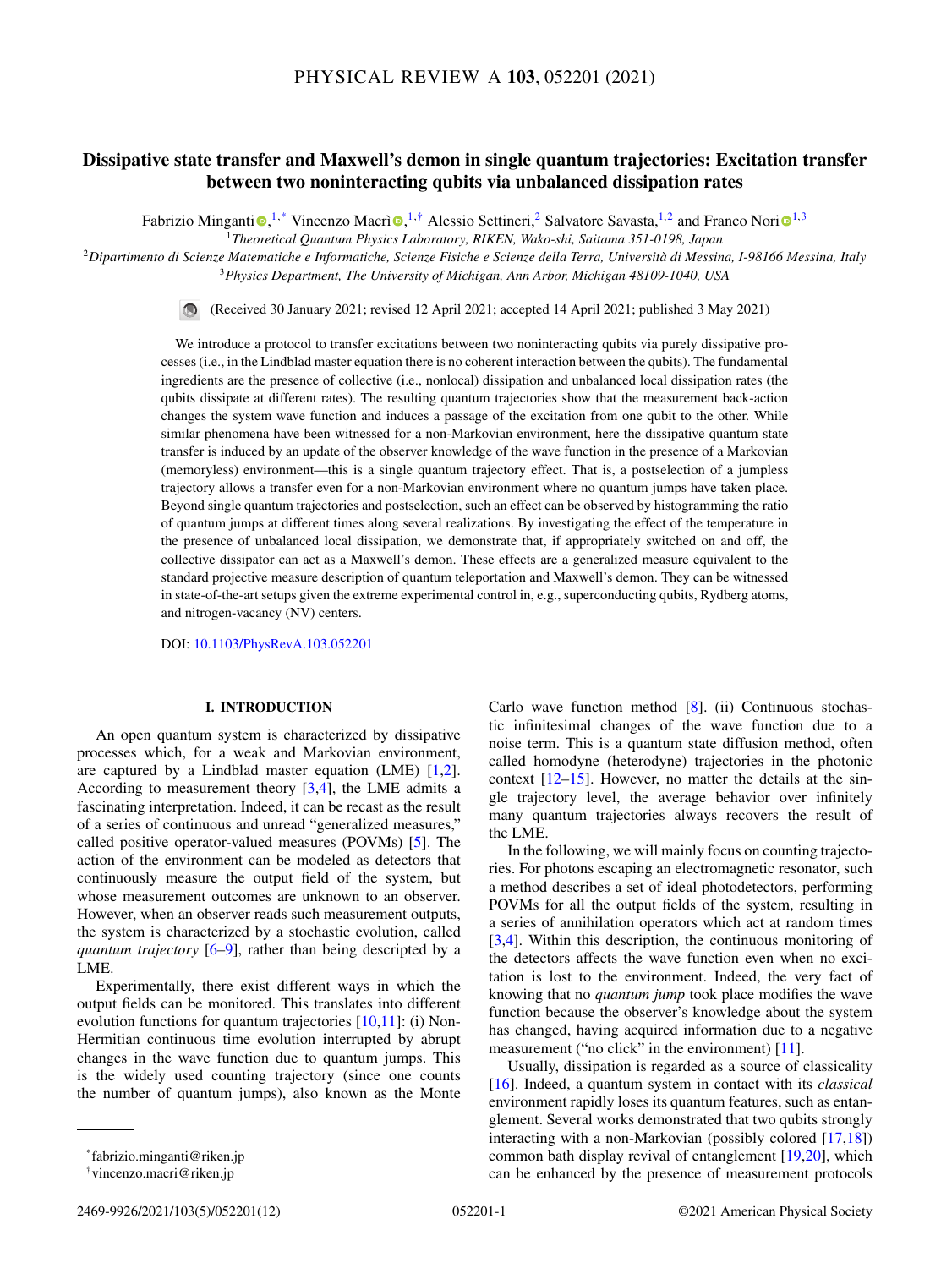<span id="page-1-0"></span>(quantum Zeno effect)  $[21-23]$  and reveal nontrivial dynamics [\[24,25\]](#page-9-0).

In all these cases, the presence of a non-Markovian environment play a fundamental role: the excitations lost in the environment can induce effects on the system itself. As shown in, e.g., Refs. [\[18,26\]](#page-9-0), quantum coherence can typically survive longer in a non-Markovian dissipative environment. In this regard, Markovian dissipation would suppress quantum effects since all information is immediately lost into the environment. However, through correctly engineering the environment and by considering quantum trajectories, it is possible to realize such quantum processes [\[27\]](#page-9-0). A pivotal example is the entanglement of two superconducting qubits, separated by more than a meter of coaxial cable, by designing a joint measurement of the two qubits [\[28\]](#page-9-0).

Although a single trajectory is a Markovian stochastic process, it can significantly deviate from the LME result, indicating the importance of the dynamics on its past. Indeed, the initial condition does not determine the system state at a certain time, but one needs to keep track of all the jump events to correctly describe the system. In this regard, the "observer" of a quantum trajectory plays the role of a classical memory by keeping track of the jumps. As such, within a single trajectory the continuous monitoring can hinder the emergence of classical states [\[29\]](#page-9-0).

In this work, we consider two undriven and noninteracting qubits whose quantum trajectories stems from a LME (i.e., for a bath within a Born and Markov approximation  $[1,30]$  in the presence of local and collective dissipation. As described in Ref. [\[31\]](#page-9-0), dissipation can be (engineered to be) both "local" and "collective," meaning that the LME cannot be brought to a form where all the quantum jump operators involve only single qubit jumps. For instance, this is the case of the collective dissipation of the Dicke model, where only the uniform modes are dissipated and the physics can be reduced to one of the Dicke ladders [\[31](#page-9-0)[,32\]](#page-10-0).

By tuning the dissipation rates, we demonstrate that it is possible not only to generate entanglement in the system, but also to *transfer a quantum excitation between the two noninteracting qubits via purely dissipative processes*. We stress that the Lindblad master equation describing the two qubits once the environment has been traced out does not contain any Hamiltonian interaction between the qubits (contrary to the effective coupling in, e.g., giant atoms [\[33,34\]](#page-10-0)), but it is only the effect of dissipation that introduces such a coupling. This effect is fairly counterintuitive: by selecting quantum trajectories where no quantum jump took place (i.e., the environment is *always* in the "vacuum" and no excitation flows into it) one is still able to move an excitation between two noninteracting qubits. *This phenomenon is purely quantum and dissipative in nature, and cannot be explained by a purely Hamiltonian or classical theory*. However, it has a clear explanation in terms of a Bayesian update of the wave function: the very fact that a detector has not clicked updates the knowledge of an observer, and as such it modifies the state of a quantum system in a nontrivial way.

In the same way in which a quantum teleportation protocol relies on the nonlocality of quantum mechanics, here the key to such a state transfer is the presence of engineered *nonlocal dissipative processes* in the form of collective dissipation. While in a teleportation protocol a "standard" projection-valued measures (PVM) collapses the entangled wave function instantaneously, here the POVM induces the transfer of an excitation from one qubit to another. If no quantum jump happens, the information collected along the trajectory via the POVM progressively and continuously projects the wave function (i.e., it is a weak measurement [\[35,36\]](#page-10-0)). We call such a process a *dissipative quantum state transfer*, since both the dissipative and quantum nature of the system are necessary ingredients to ensure the transfer.

Such a protocol can also be realized by correctly postselecting those trajectories where no quantum jump happened [\[37,38\]](#page-10-0). Furthermore, the statistics of quantum jumps in the two qubits (even without continuously monitoring the collective jumps of the system) bear witness to the quantum state transfer process.

*We show that, surprisingly, this process can also happen in the presence of thermal fluctuations.* By controlling the collective dissipation it is possible to obtain a flow of energy from a cold bath to one at a higher temperature. This is a transfer of "heat" at the expense of information and not of work. As such, this protocol is that of a Maxwell's demon [\[39,40\]](#page-10-0), where the collective bath plays the role of a door which can be appropriately opened or closed to ensure the cooling of the cold bath [\[41\]](#page-10-0).

The structure of the article is the following. In Sec. II we introduce the system and the transfer protocol in the zero temperature case. In particular, in Sec. [II A](#page-2-0) we discuss the effective Hamiltonian of the system describing a jumpless evolution upon a counting protocol. In Sec. [II B](#page-4-0) we show that the quantum state transfer is witnessed also by the statistics of only the local quantum jumps (i.e., without having to explicitly measure the collective emissions). In Sec.  $\rm{I\!I}$  $\rm{C}$  we prove that it is possible, for this specific zero-temperature case, to obtain the results of the quantum trajectory by postselection. In Sec. [III](#page-5-0) we propose an all-dissipative Maxwell's demon by properly switching on the collective dissipation. We draw our conclusions in Sec. [IV.](#page-7-0)

## **II. DISSIPATIVE STATE TRANSFER PROTOCOL**

We consider two noninteracting dissipative qubits. Their Hamiltonian reads  $(h = 1)$ 

$$
\hat{H} = \frac{\omega_1}{2} \hat{\sigma}_z^{(1)} + \frac{\omega_2}{2} \hat{\sigma}_z^{(2)}.
$$
 (1)

where  $\hat{\sigma}_{z}^{(j)}$  is the Pauli *z* operator of the *j*th qubit. We indicate a state as, e.g.,  $|e, g\rangle$ , meaning that qubit 1 is in the excited state and qubit 2 is in the ground state.

Each qubit interacts with the environment, resulting in a dissipation of their excitations. For a weak and Markovian environment, the evolution of the system density matrix  $\hat{\rho}(t)$ is captured by a LME, reading

$$
\partial_t \hat{\rho}(t) = -i[\hat{H}, \hat{\rho}(t)] + \sum_{\mu} \gamma_{\mu} \mathcal{D}[\hat{J}_{\mu}]\hat{\rho}(t), \tag{2}
$$

where the dissipator  $\mathcal{D}[\hat{J}_{\mu}]$  of the jump operator  $\hat{J}_{\mu}$  acts via

$$
\mathcal{D}[\hat{J}_{\mu}]\hat{\rho}(t) = \hat{J}_{\mu}\hat{\rho}(t)\hat{J}_{\mu}^{\dagger} - \frac{\hat{J}_{\mu}^{\dagger}\hat{J}_{\mu}\hat{\rho}(t) + \hat{\rho}(t)\hat{J}_{\mu}^{\dagger}\hat{J}_{\mu}}{2},\qquad(3)
$$

at a rate  $\gamma_\mu$ .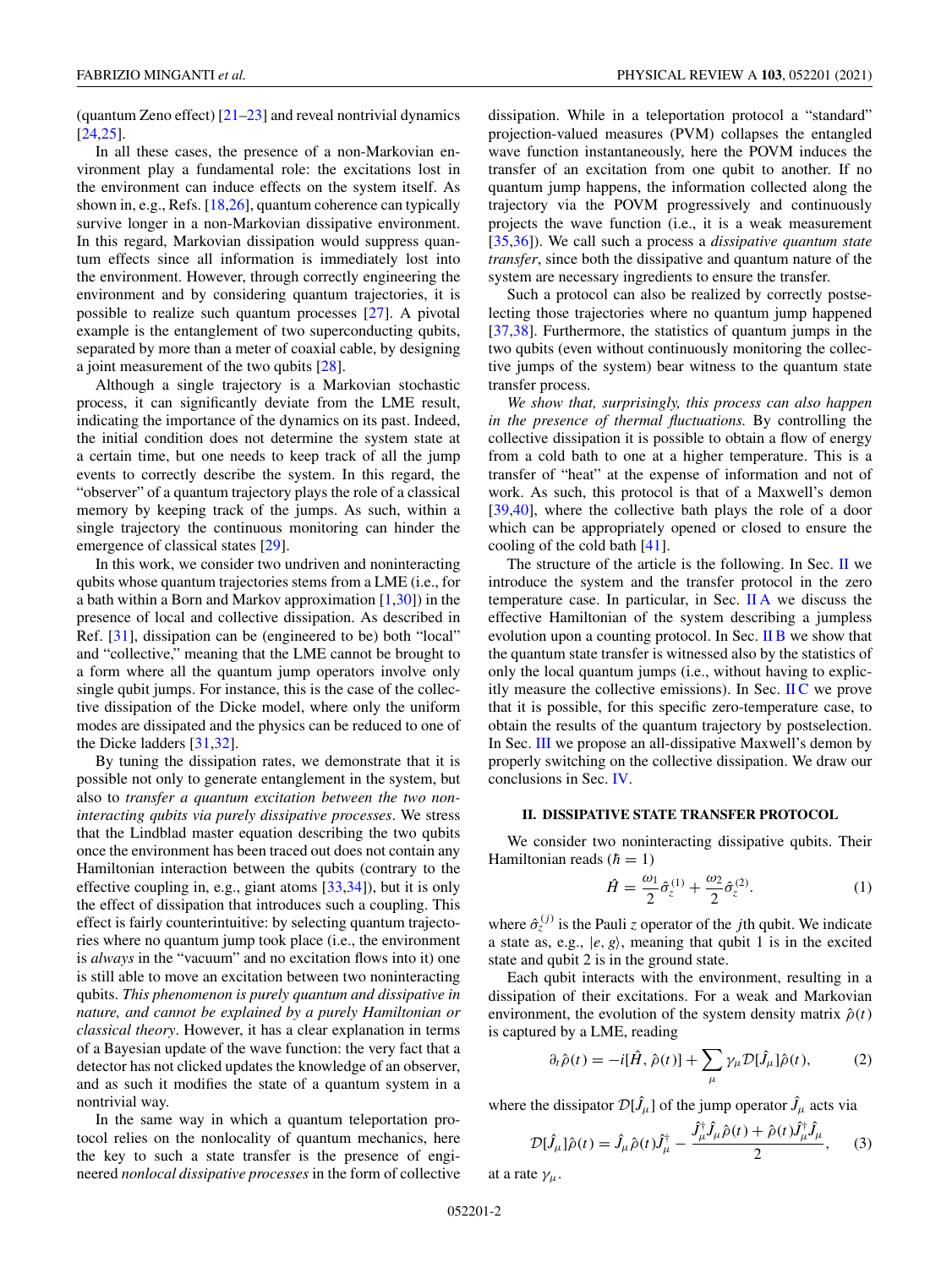<span id="page-2-0"></span>In our case, we assume that each qubit dissipates its excitation into the environment both *locally* and *collectively*, using the terminology of Ref. [\[31\]](#page-9-0). Thus, the dissipators read

$$
\gamma_1 \mathcal{D} \big[ \hat{\sigma}_-^{(1)} \big], \tag{4a}
$$

$$
\gamma_2 \mathcal{D}[\hat{\sigma}_-^{(2)}],\tag{4b}
$$

$$
\gamma_c \mathcal{D} \bigg[ \frac{\hat{\sigma}_-^{(1)} + \hat{\sigma}_-^{(2)}}{\sqrt{2}} \bigg], \tag{4c}
$$

where  $\hat{\sigma}_{\pm}^{(j)} = (\hat{\sigma}_x^{(j)} \pm i\hat{\sigma}_y^{(j)})/2$  is the lowering (raising) operator of the *j*th qubit. While the first two dissipators characterize the dynamics of noninteracting qubits, the collective dissipation and its rate  $\gamma_c$  naturally emerges when the qubits are sufficiently close to each other with respect to the typical wavelength of the electromagnetic reservoir (see the discussion in, e.g., [\[42\]](#page-10-0)). Furthermore, the collective dissipation can be engineered for noninteracting nonlinear cavities, as discussed in Ref. [\[43\]](#page-10-0), such as circuit-QED systems [\[44\]](#page-10-0). For strong (i.e., infinite) photon-photon interaction, the physics of the nonlinear resonators becomes that of a two-level system [\[45–49\]](#page-10-0).

One can assume that all emitted excitations are perfectly monitored by detectors (or, more generally, measurement instruments), one for each jump operator. As such, the state of the system is perfectly known and one speaks of *quantum trajectories* [\[3,6,8,9\]](#page-9-0). The LME is transformed into a stochastic Schrödinger equation known as *counting* quantum trajectory [\[3\]](#page-9-0). The equation of motion becomes

$$
d |\psi(t)\rangle = \left[ \sum_{\mu} dN_{\mu}(t) \left( \frac{\hat{J}_{\mu}}{\sqrt{\langle \hat{J}_{\mu}^{\dagger} \hat{J}_{\mu} \rangle}} - 1 \right) - i dt \hat{H}_{\text{eff}} \right] |\psi(t)\rangle , \qquad (5)
$$

where  $dN<sub>μ</sub>(t)$  is a stochastic variable whose value is either 0 or 1 with probability

$$
p[dN_{\mu}(t) = 1] = \gamma_{\mu} dt \langle \psi(t) | \hat{J}_{\mu}^{\dagger} \hat{J}_{\mu} | \psi(t) \rangle.
$$
 (6)

 $N_{\mu}(t)$  counts the occurrences of a jump induced by the operator  $\hat{J}_{\mu}$ . Moreover,  $\hat{H}_{\text{eff}}$  is the effective Hamiltonian and reads

$$
\hat{H}_{\text{eff}} = \hat{H} - i \sum_{\mu} \gamma_{\mu} \left( \frac{\hat{J}_{\mu}^{\dagger} \hat{J}_{\mu}}{2} - \frac{\langle \hat{J}_{\mu}^{\dagger} \hat{J}_{\mu} \rangle}{2} \right). \tag{7}
$$

Within this description, the LME can be seen as the average over an infinite number of quantum trajectories.

Although quantum trajectories can be seen as a theoretical tool (see Refs. [\[7,8\]](#page-9-0)), early works assigned a clear physical meaning to single quantum trajectories (e.g., Ref. [\[6\]](#page-9-0)) and to quantum jumps. Single quantum jumps have been observed in many experiments, including ionic [\[50–52\]](#page-10-0), atomic [\[53–58\]](#page-10-0), solid state [\[59–61\]](#page-10-0), and superconducting circuit setups [\[62–](#page-10-0)[66\]](#page-11-0). Furthermore, the dynamics of single quantum trajectories in the absence of quantum jumps have been studied in, e.g., Ref. [\[37\]](#page-10-0).

Therefore, each behavior of the LME can be witnessed by any quantum trajectory approach [\[3\]](#page-9-0). However, some of the behaviors at the single quantum trajectory level are washed out by the averaging process [\[67–69\]](#page-11-0). Indeed, single trajectories "contain more information" since one eventually knows when and if each quantum jump happens, and exactly how excitations are lost to the environment. In this regard, single quantum trajectories mimic the results of idealized experiments.

#### **A. Evolution without jumps**

To obtain the desired effect of state transfer from qubit 1 to qubit 2, having initialized the system in qubit  $1$  ( $|\psi(0)\rangle =$  $|e, g\rangle$ ), we have to ensure the following conditions:

(1) No quantum jump takes place (otherwise, the excitation is lost into the environment).

(2) The collective dissipation is different from zero,  $\gamma_c \neq 0$ .

(3) We can obtain an excitation swap if the dissipation of qubit 1 is larger than that of qubit 2,  $\gamma_1 > \gamma_2$ .

In the absence of quantum jumps, the evolution of the system is dictated solely by the effective Hamiltonian in Eq. (7). Thus, no quantum jumps (i.e., "no clicks" of the detectors) affect the system wave function via the renormalization induced by the non-Hermitian terms of  $\hat{H}_{\text{eff}}$  in Eq. (7) [\[8\]](#page-9-0). Generally speaking, given a superposition of "bright" and "dark" states of the dissipation, each time there is no quantum jump the wave function becomes more populated by the dark state.

In the main text, we will suppose that the two qubits have the same energy, i.e.,  $\omega_1 = \omega_2$ . The role of the qubit frequencies in the dynamics is discussed in Appendix [A.](#page-7-0)

#### *1. Environment back-action for a single qubit*

In the case of a single qubit, the environment back-action through the continuous measure is clear, as described in Refs. [\[8\]](#page-9-0). The Hamiltonian is

$$
\hat{H} = \frac{\omega}{2}\hat{\sigma}_z \tag{8}
$$

and the system is initialized in a superposition state ( $|e\rangle$  + and the system is initialized in a superposition  $|g\rangle$ )/ $\sqrt{2}$ . The system is subject to a dissipation

$$
\gamma \mathcal{D}[\hat{\sigma}_-] = \gamma \mathcal{D}[\,|g\rangle\langle e|\,].\tag{9}
$$

In this case, the state  $|e\rangle$  is the bright state and  $|g\rangle$  is the dark one. Since the effective Hamiltonian now reads  $H_{\text{eff}} =$  $\omega/2\hat{\sigma}_z - i\gamma/2\hat{\sigma}_+\hat{\sigma}_-,$  each time there is no quantum jump  $[dN(t) = 0]$  *the weight of the state*  $|g\rangle$  *increases*. Equivalently, the observer gains information on the wave function, and the fact that there was no jump makes the state  $|g\rangle$  more probable [\[11\]](#page-9-0). Thus, the non-Hermitian part of Eq. (7) continuously affects the wave function, which approaches the ground state as time passes and no detection occurs. This can be seen as a Bayesian update of the wave function [\[70\]](#page-11-0).

## *2. Environment back-action for two qubits with collective dissipation*

Let us now consider two qubits with  $\gamma_1 = \gamma_2$ . In this case, there exist two dark states, according to the number of excitations in the system. Indeed, by introducing the Bell states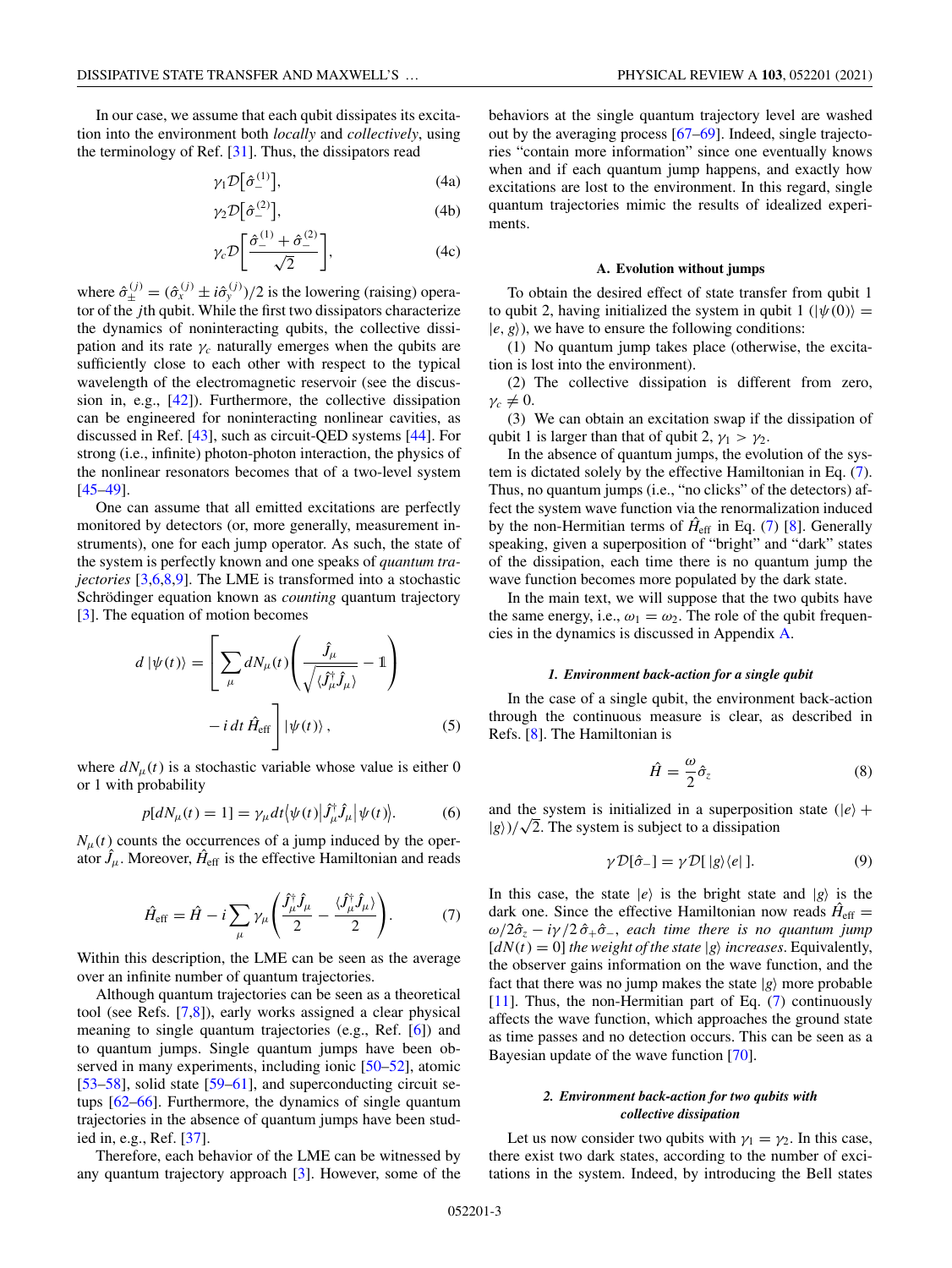<span id="page-3-0"></span> $|\Psi^{\pm}\rangle = (|e, g\rangle \pm |g, e\rangle)/\sqrt{2}$ , we have √

$$
|e, g\rangle = (|\Psi^+\rangle + |\Psi^-\rangle)/\sqrt{2}.
$$
 (10)

Since we always initialize the system in  $|e, g\rangle$ , the collective dissipator reads

$$
\gamma_c \mathcal{D} \bigg[ \frac{\hat{\sigma}_-^{(1)} + \hat{\sigma}_-^{(2)}}{\sqrt{2}} \bigg] = \gamma_c \mathcal{D} [|g, g\rangle \langle \Psi^+ |]. \tag{11}
$$

Thus, both  $|g, g\rangle$  and  $|\Psi^{-}\rangle$  are dark states of the dissipator in Eq. (11), while  $|\Psi^+\rangle$  is the bright state.

The dynamics of the initial state  $|e, g\rangle$  is, therefore, characterized by two possible processes. If a quantum jump occurs, the wave function at time *t* becomes immediately  $|g, g\rangle$  and there is no more dynamics. Instead, when no quantum jump happens, the state  $|\Psi^{-}\rangle$  becomes more probable as time passes. This process is captured by projecting the effective Hamiltonian in Eq. [\(7\)](#page-2-0) onto the one-excitation manifold, which in the presence of only the collective dissipation (up to a constant) reads

$$
\langle \Psi^{\pm} | \hat{H}_{\text{eff}} | \Psi^{\pm} \rangle = -i \frac{\gamma_c}{2} | \Psi^+ \rangle \langle \Psi^+ | . \tag{12}
$$

Thus, when no quantum jump happens the coefficient of the state  $|\Psi^+\rangle$  exponentially decays to zero, and therefore  $|\Psi(t)\rangle$ approaches  $|\Psi^-\rangle$ . We show this effect in Fig. [1\(a\),](#page-4-0) where  $|e, g\rangle$ converges towards  $|\Psi^{-}\rangle$  before a quantum jump takes place at  $\gamma_c t \simeq 6$ . The red and blue curves represent the expectation value of  $\hat{\sigma}_{+}^{(1,2)}\hat{\sigma}_{-}^{(1,2)}$  obtained from a quantum trajectory simulation.

In other words, conditions (i) and (ii) ensure that the system is capable of *producing entanglement along the dissipative dynamics when no quantum jump happens*. Although the environment is always in the "vacuum" (it has not directly mediated a transfer of energy because no quantum jump has occurred), the continuous monitoring entangles the state of the two qubits.

#### *3. Environment-induced excitation swap between the qubits*

Condition (iii) in Sec. [II A](#page-2-0) states that qubit 1 dissipates faster than qubit 2 ( $\gamma_1 > \gamma_2$ ). Suppose now that we have no collective dissipation and we initialize the system in  $|\Psi^{\pm}\rangle$ . If no local quantum jump is detected, it becomes more probable to find an excitation in qubit 2 because it is less dissipative. Thus, a nonlocalized state collapses towards the state  $|g, e\rangle$ .

If the collective and local dissipations act simultaneously according to the conditions (i)–(iii) in Sec. [II A,](#page-2-0) there is a transfer of the excitation  $|e, g\rangle$  into a state similar to  $|g, e\rangle$  via a local and non-local quantum measurement back-action. In a time step, the absence of signal from the collective dissipation projects the state towards  $|\Psi_-\rangle$  [i.e., the dark state of Eq. (11)]. Similarly, the absence of signal from any of the individual dissipation processes gradually makes it more likely that the excitation is mostly in the the less dissipative qubit (in our case, qubit 2). When  $\gamma_1 = \gamma_2$ , instead, the superposition state |−- does not change.

We plot this ideal counting trajectory leading to the excitation swap in Fig.  $2(a)$ . The red and blue curves represent the expectation values of  $\hat{\sigma}_{+}^{(1,2)}\hat{\sigma}_{-}^{(1,2)}$  obtained from a quantum trajectory simulation. As we see, there is a transfer of the

excitation from qubit 1 to qubit 2. For this realization, at time  $\gamma_c t \simeq 8$ , a quantum jump occurs, thus ending the transfer process.

This is a surprising effect because the transfer takes place when no excitation is lost in the environment. Indeed, since we are dealing with a Markovian environment, once an excitation passes in the environment it cannot come back in the system. Despite the fact that the environment never contains a system excitation, still the transfer of excitation is mediated by the presence of the collective dissipation together with the continuous measure. Every time no excitation is detected, it becomes more likely that the excitation is in the less dissipative qubit. The state transfer is induced by the information update due to a negative measurement [\[11\]](#page-9-0)

## *4. Analytical description of the time evolution*

The exact diagonalization of the effective Hamiltonian in Eq.  $(7)$  (done in Appendix [A\)](#page-7-0) analytically describes both Figs.  $1(a)$  and  $2(a)$  (the black dashed curves in both figures). The initial state  $|e, g\rangle$  will evolve into an unnormalized wave function

$$
|\Psi(t)\rangle = \left[\eta \cosh\left(\frac{\eta t}{4}\right) - \Delta \gamma \sinh\left(\frac{\eta t}{4}\right)\right] |e, g\rangle
$$

$$
-\gamma_c \sinh\left(\frac{\eta t}{4}\right) |g, e\rangle, \qquad (13)
$$

where  $\eta = \sqrt{\gamma_c^2 + \Delta \gamma^2}$  and  $\Delta \gamma = \gamma_1 - \gamma_2$  (we recall that we are considering  $\omega_1 = \omega_2$ ). Furthermore, given a trajectory, the relevant parameter to determine the probability that an excitation is lost is the effective dissipation rate  $\Gamma = \gamma_1 + \gamma_2 + \gamma_c$ (see the Appendix [A\)](#page-7-0).

From Eq. (13), a complete transfer happens only for  $\gamma_c = 0$ and  $t \to \infty$ . In any other case, the state will be a superposition of  $|e, g\rangle$  and  $|g, e\rangle$ . Clearly, one has to play with  $\Gamma$  to make the protocol less or more efficient and with the ratios of the parameters to witness a transfer. For example, for the parameters considered here, we have a fidelity  $|\langle g, e | \Psi(t \to \infty) \rangle|^2$   $\simeq$ 0.95, but only 1 trajectory out of 1000 will reach a time  $\gamma_c t \simeq 4$ . The choice  $\gamma_1 = \gamma_c$  and  $\gamma_2 = \gamma_c/10$  will lead to  $|\langle g, e | \Psi(t \to \infty) \rangle|^2 \simeq 0.83$  (i.e., a lesser fidelity), but 15 trajectories out of 1000 will reach a time  $\gamma_c t \simeq 4$  (more trajectories can be observed). Such a nearly unit efficiency of the state transfer is impossible without monitoring quantum trajectories or by using different protocols. Indeed, as demonstrated in Appendix [B,](#page-8-0) *the use of unravelings different from single-counting trajectories does not allow the state transfer at a single trajectory level.* Nevertheless, protocols such as postselection would still allow one to witness the transfer (see Sec.  $\mathbf{I}(\mathbf{C})$ .

We remark that this state transfer is a rare event, but not an impossible one. The interesting point is not the efficiency of the process, but rather that *this event is exquisitely quantum and dissipative in nature, and cannot be explained by a purely Hamiltonian or a classical theory*.

Let us briefly comment on the effect of a small qubit-qubit coupling which may emerge together with the collective dissipation. Although the data shown in this work are for zero qubit-qubit coupling, for weak couplings (smaller or around  $\gamma_c/10$ , there are no appreciable differences in the dynamics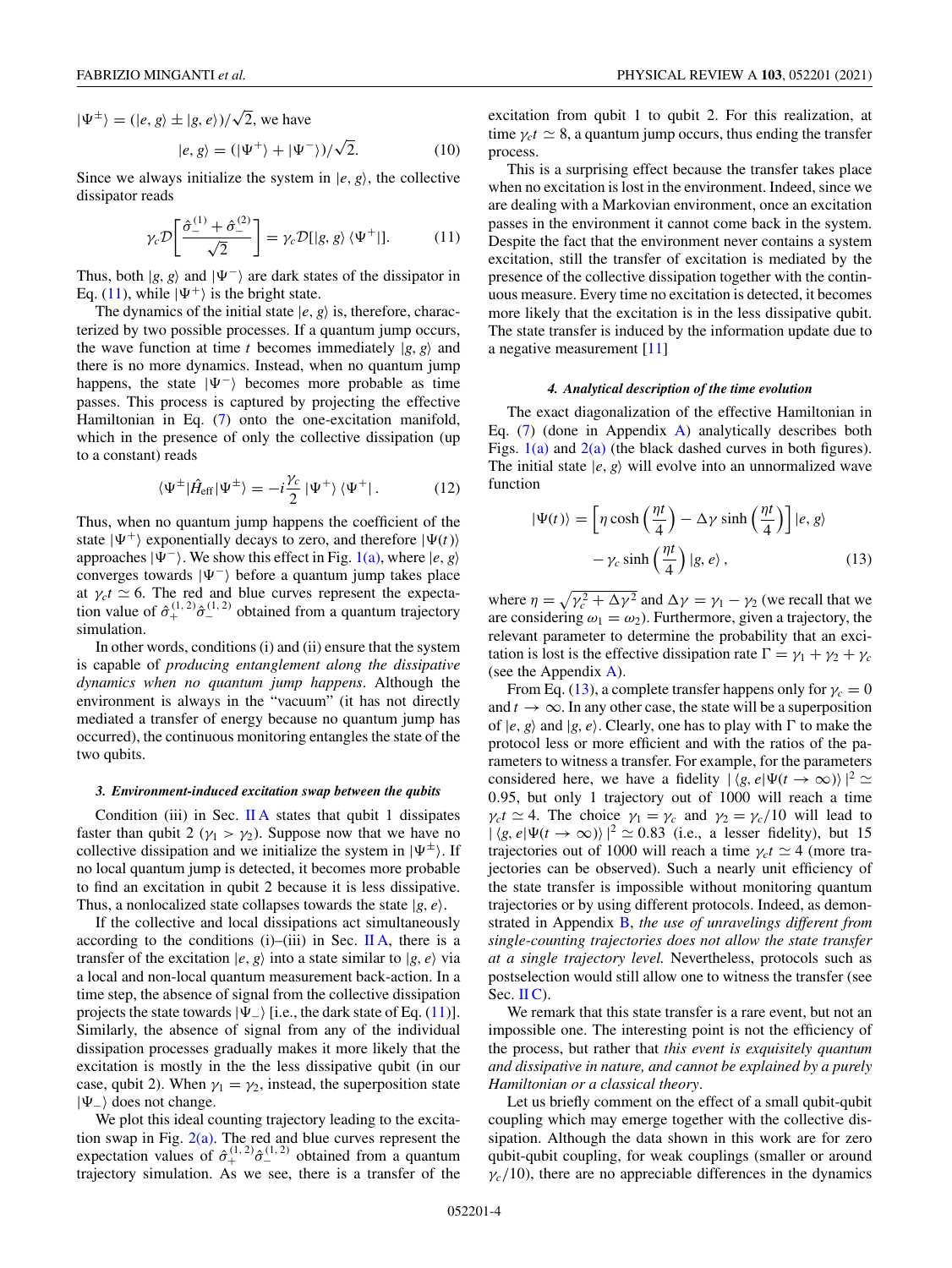<span id="page-4-0"></span>

FIG. 1. (a) As a function of time,  $\hat{\sigma}_{+}^{(1)}\hat{\sigma}_{-}^{(1)}$  (qubit 1, blue curve, starting from 1) and  $\hat{\sigma}_{+}^{(2)}\hat{\sigma}_{-}^{(2)}$  (qubit 2, red curve, starting from 0) for an ideal counting quantum trajectory in the presence of collective dissipation and local dissipation identical for qubits 1 and 2. As time passes, the wave function tends towards the Bell state  $|\Psi^{-}\rangle$ , until a quantum jump occurs at time  $\gamma_c t \simeq 6$ . The black dashed lines represent the analytical results of Eq. [\(13\)](#page-3-0), while the blue (red) squares (circles) indicate the results of the postselection in Eq. [\(16\)](#page-5-0) for qubit 1 (2). Notably, the creation of the entangled state  $|\Psi^{-}\rangle$  is mediated by *both* the environment *and* by a continuous update of an observer's knowledge (who knows that quantum jumps have not occurred) due to the continuous measurement. (b) As a function of time and for a single trajectory, the percentage of local jumps  $\hat{\sigma}_{-}^{(1)}$ happening for qubit 1 (blue bars, starting from 100%) and  $\hat{\sigma}^{\text{(2)}}$  for qubit 2 (red bars, starting from 0%) without keeping track of the qubit 2 (red bars, starting from 0%) without keeping track of the collective quantum jumps due to  $(\hat{\sigma}^{(1)}_- + \hat{\sigma}^{(2)}_-)/\sqrt{2}$ . We simulated 10<sup>6</sup> trajectories. Parameters:  $\omega_1 = \omega_2 = 10\gamma_c$  (the relevant condition is  $\omega_1 = \omega_2$ ),  $\gamma_1/\gamma_c = 0.2$ , and  $\gamma_2/\gamma_c = 0.2$ . The system is always initialized in the state  $|e, g\rangle$ .

of the two qubits, and the transfer takes place with the same characteristics (see Appendix [C\)](#page-8-0).

#### **B. Histograms of the local jumps**

Witnessing the quantum state transfer requires collecting all the quantum jumps to observe those trajectories where no quantum jump took place. Although possible, e.g., for superconducting circuits [\[37\]](#page-10-0) and in nitrogen-vacancy (NV) centers [\[71\]](#page-11-0), this procedure can be difficult, especially when dealing with collective jumps. Furthermore, as we just discussed, this transfer is a rare event.



FIG. 2. (a) As a function of time, the expectation value of  $\hat{\sigma}_{+}^{(1)}\hat{\sigma}_{-}^{(1)}$  (qubit 1, blue curve, starting from 1) and  $\hat{\sigma}_{+}^{(2)}\hat{\sigma}_{-}^{(2)}$  (qubit 2, red curve, starting from 0) for an ideal counting quantum trajectory in the presence of collective dissipation and unbalanced local dissipation. While collective dissipation would create a Bell state  $|\Psi^{-}\rangle$ , the unbalance in local dissipation transforms  $|\Psi^{-}\rangle$  into  $|g, e\rangle$ . These two processes ensure the excitation swap, until a quantum jump occurs at  $\gamma_c t \simeq 8$ . The black dashed lines represent the analytical results of Eq. [\(13\)](#page-3-0), while the blue (red) squares (circles) indicate the results of the postselection in Eq.  $(16)$  for qubit 1  $(2)$ . In this case, a state is transferred because each time no excitation is emitted, it becomes more probable that the excitation is in the less dissipative qubit. Again, this is the effect of the environment combined with the continuous measurement. (b) As a function of time, the percentage of local jumps  $\hat{\sigma}_{-}^{(1)}$  happening for qubit 1 (blue bars, starting from 100%) and  $\hat{\sigma}^{(2)}_{-}$  for qubit 2 (red bars, starting from 0%) without keeping track of the collective quantum jumps due to  $(\hat{\sigma}^{(1)}_+ + \hat{\sigma}^{(2)}_-)/\sqrt{2}$ . Despite the remarkable difference in the emission rates, the statistics of jumps at long times clearly indicates the excitation swap. The last time intervals are noisy due to the lack of statistics. We simulated 10<sup>6</sup> trajectories. Parameters:  $\omega_1 = \omega_2 = 10\gamma_c$  (the relevant condition is  $\omega_1 = \omega_2$ ,  $\gamma_1/\gamma_c = 2.2$ , and  $\gamma_2/\gamma_c = 0.2$ . The system is always initialized in the state  $|e, g\rangle$ .

The proof of a quantum state transfer can be obtained also by histogramming the distribution of the *local* quantum jumps as a function of time. By partitioning the time of observation, and collecting all the jumps happening in that time frame either from  $\mathcal{D}[\hat{\sigma}_{-}^{(1)}]$  or from  $\mathcal{D}[\hat{\sigma}_{-}^{(2)}]$ , one can witness the state transfer. This procedure has the clear experimental advantage of requiring only detection of the local dissipation processes,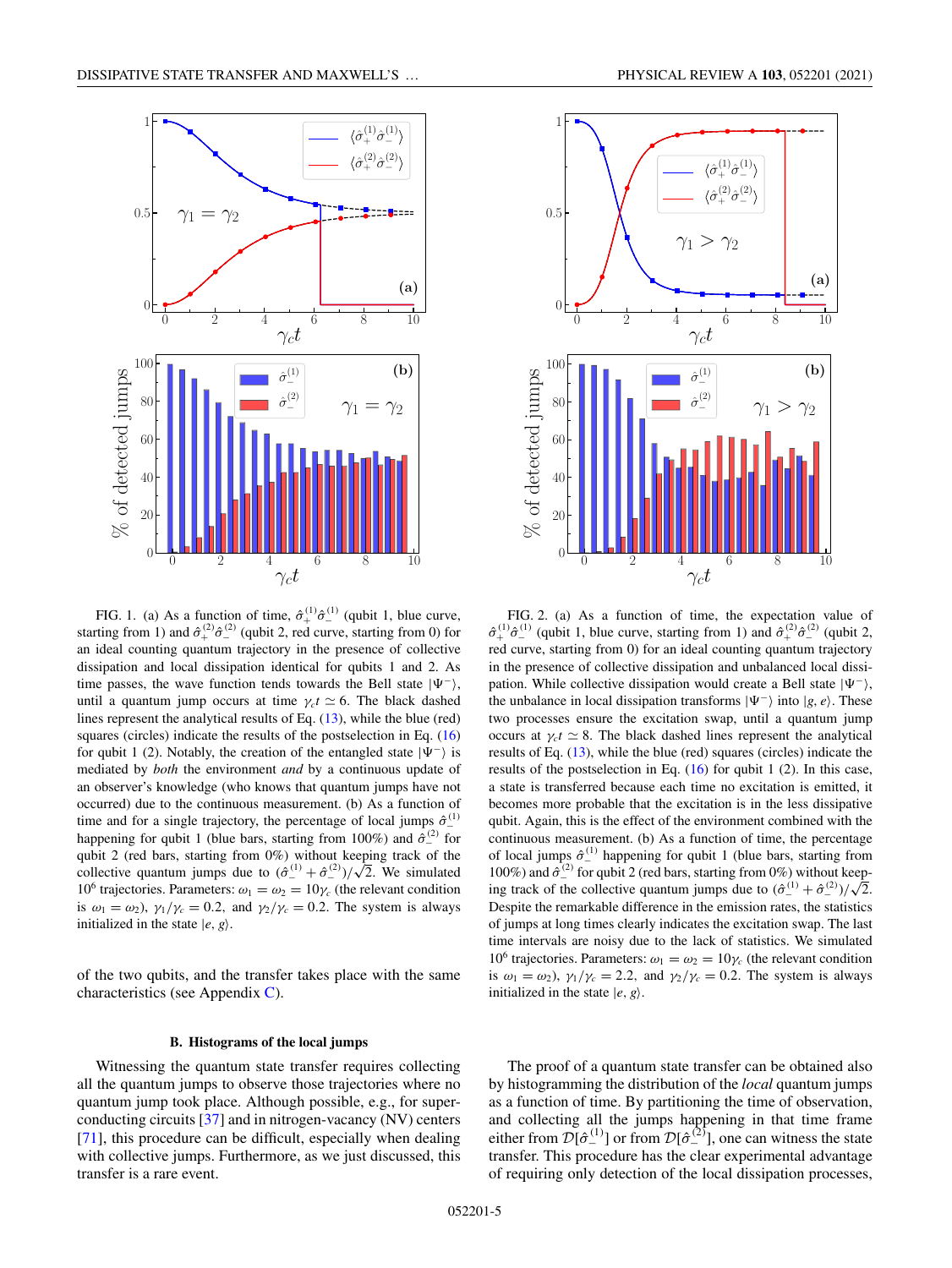<span id="page-5-0"></span>and the rarity of the event simply requires repeating the experiment more times to obtain a sufficient statistics.

We plot the histograms of the jumps in Fig.  $1(b)$  for the case  $\gamma_1 = \gamma_2$  (i.e., generation of the Bell state  $|\Psi^{-}\rangle$ ) and in Fig. [2\(b\)](#page-4-0) for the case  $\gamma_1 > \gamma_2$  leading to an excitation swap. While initially all the detected jumps occur via  $\hat{\sigma}_{-}^{(1)}$ , as the time passes more and more jumps involve qubit 2. In Fig. [1\(b\)](#page-4-0) eventually the number of jumps become identical (up to numerical precision), signaling that  $|\Psi(t)\rangle \simeq |\Psi^-\rangle$ . In contrast, in Fig. [2\(b\)](#page-4-0) the number of jumps of qubit 2 overcomes those of qubit 1. Notice that, for the considered values, the dissipation in qubit 1 is 11 times higher than that of qubit 2. Consequently, to compare the histogram in Fig.  $2(b)$  with the curves in Fig.  $2(a)$  one needs to appropriately rescale the jumps statistics.

Finally, we remark on an important characteristic of this histogram protocol with respect to finite-efficiency detectors. Indeed, if the detector for  $\mathcal{D}[\hat{\sigma}_{-}^{(1)}]$  has the same efficiency of that for  $\mathcal{D}[\hat{\sigma}_{-}^{(2)}]$ , the jump statistics is unaffected, since both are missing, on average, the same amount of quantum jumps.

#### **C. Postselection of trajectories with no jumps**

We observed that the quantum state transfer happens on those counting trajectories where no quantum jump took place for a certain amount of time. This is equivalent to postselecting those trajectories where there are no quantum jumps and discarding all the others. That is, the results of Eq.  $(13)$  can be obtained by postselection. As discussed in Ref. [\[38\]](#page-10-0), postselection transforms the master equation in a non-Lindblad form described by a hybrid-Liouvillian superoperator which strongly depends on the form of the jump operators, on their unraveling, and on the efficiency of the detectors.

Therefore, we can show the presence of a quantum state transfer also at the LME level. Indeed, we can imagine that we simultaneously measure via a PVM the number of excitations in qubit 1 and 2 at a time *t*, and we consider only those realizations where an excitation has been found in the system [\[28\]](#page-9-0). In the trajectory description, the number of jumpless trajectories decreases over time. Similarly, for postselection as time passes,  $|g, g\rangle$  becomes more and more probable. Indeed, the mixed state  $\hat{\rho}(t)$  stemming from the Lindblad master equation is projected into the pure states  $|e, g\rangle$ ,  $|g, e\rangle$ , or  $|g, g\rangle$ upon measurement.

Within this assumption, the evolution equation of the postselected density matrix  $\hat{\rho}_{PS}(t)$  measured at time *t* becomes

$$
\hat{\rho}_{PS}(t) = \frac{\hat{\rho}(t) - |g, g\rangle \langle g, g| \langle g, g|\hat{\rho}(t)|g, g\rangle}{\text{Tr}\left[\left(\hat{\sigma}_{+}^{(1)}\hat{\sigma}_{-}^{(1)} + \hat{\sigma}_{+}^{(2)}\hat{\sigma}_{-}^{(2)}\right)\hat{\rho}(t)\right]}.
$$
 (14)

The evolution assumes this simple form because there are no coherences in the density matrix between states with different number of excitations, i.e.,  $\langle e, g | \hat{\rho}(t) | g, g \rangle = 0$ . Moreover, the denominator ensures that, at the measurement time *t*m,

$$
\operatorname{Tr}\left[\left(\hat{\sigma}_{+}^{(1)}\hat{\sigma}_{-}^{(1)} + \hat{\sigma}_{+}^{(2)}\hat{\sigma}_{-}^{(2)}\right)\hat{\rho}_{\text{PS}}(t_{\text{m}})\right] = 1. \tag{15}
$$

Therefore, no excitation has been lost or, equivalently, all the measurements where the number of excitations is 0 are rejected. Consequently,

$$
\left\langle \hat{\sigma}_{+}^{(1,2)} \hat{\sigma}_{-}^{(1,2)} \right\rangle(t) = \text{Tr} \left[ \hat{\sigma}_{+}^{(1,2)} \hat{\sigma}_{-}^{(1,2)} \hat{\rho}_{\text{PS}}(t) \right]. \tag{16}
$$

We remark that Eqs.  $(14)$  and  $(16)$  are no more linear in the density matrix, since  $\hat{\rho}(t)$  appears both in the numerator and the denominator. Similar results could be argued using a jump-time unraveling of the Lindblad master equation [\[72\]](#page-11-0).

We plot the results of Eq.  $(16)$  in Figs.  $1(a)$  and  $2(a)$  as blue squares for qubit 1 and red circles for qubit 2. Obviously, Eq. (16) perfectly captures the state transfer, and can be used as a witness of this phenomenon.

We stress that, although the results of Eq. (16) are equivalent to those of Eq.  $(13)$ , handling the non-Hermitian Schrödinger equation [\(5\)](#page-2-0) [and its associated effective Hamiltonian in Eq.  $(7)$ ] in the absence of quantum jumps is analytically easier. Indeed, the equation of motion [\(5\)](#page-2-0) becomes  $\partial_t |\Psi(t)\rangle = -i\hat{H}_{\text{eff}} |\Psi(t)\rangle$ . Furthermore, such a non-Hermitian Schrödinger equation also provides a simple interpretation of the phenomenon in terms of the previously described transfer mechanism.

Furthermore, from an experimental point of view, this protocol is not equivalent to that in Sec. [II B.](#page-4-0) Indeed, for the postselection discussed here one has to directly perform a PVM to measure the system state  $[36]$ . As such, the method in Sec. IIB uses detectors to collect the quantum jumps, while postselection needs a measure of the total number of excitations in the system.

## **III. FULLY DISSIPATIVE MAXWELL'S DEMON**

So far we have studied the zero temperature case. The state transfer protocol can be witnessed also in the presence of thermal processes. In this case, the system is characterized by six jump operators:

$$
\gamma_1 \big( n_{\rm th}^{(1)} + 1 \big) \mathcal{D} \big[ \hat{\sigma}_{-}^{(1)} \big] + \gamma_1 n_{\rm th}^{(1)} \mathcal{D} \big[ \hat{\sigma}_{+}^{(1)} \big], \tag{17a}
$$

$$
\gamma_2 \big( n_{\rm th}^{(2)} + 1 \big) \mathcal{D} \big[ \hat{\sigma}_{-}^{(2)} \big] + \gamma_2 n_{\rm th}^{(2)} \mathcal{D} \big[ \hat{\sigma}_{+}^{(2)} \big],\tag{17b}
$$

$$
\gamma_c (n_{\rm th}^{(c)} + 1) \mathcal{D} \left[ \frac{\hat{\sigma}_{-}^{(1)} + \hat{\sigma}_{-}^{(2)}}{\sqrt{2}} \right] + \gamma_c n_{\rm th}^{(c)} \mathcal{D} \left[ \frac{\hat{\sigma}_{+}^{(1)} + \hat{\sigma}_{+}^{(2)}}{\sqrt{2}} \right],
$$
\n(17c)

where  $n_{\text{th}}^{(j)}$  represents the temperature of the bath associated with the *j*th jump operator.

In the one-excitation manifold, the evolution of the system has exactly the same form of the original problem when introducing the following effective rates:

$$
\gamma_1 \to \tilde{\gamma}_1 = \gamma_1 (1 + 2n_{\text{th}}^{(1)}), \n\gamma_2 \to \tilde{\gamma}_2 = \gamma_2 (1 + 2n_{\text{th}}^{(2)}), \n\gamma_c \to \tilde{\gamma}_c = \gamma_c (1 + 2n_{\text{th}}^{(c)}),
$$
\n(18)

as can be easily argued from Eq. [\(7\)](#page-2-0).

For the sake of simplicity, let us now assume that the collective bath is at zero temperature  $(n_{\text{th}}^{(c)} = 0)$ . Since the effective dissipations  $\tilde{\gamma}_i$  are determined by the combination of the temperatures (via  $n_{\text{th}}^{(i)}$ ) and by the initial dissipation rates  $\gamma_i$ , we can have  $\tilde{\gamma}_1 > \tilde{\gamma}_2$  (the condition for the state transfer) even if  $n_{\text{th}}^{(2)} > n_{\text{th}}^{(1)}$ . Physically speaking, the strongly dissipative bath of qubit 1 is at a low temperature (from now on, we will call it the "cold" qubit). Qubit 2 has a bath at a higher temperature that dissipates at a slower rate (the "hot" qubit).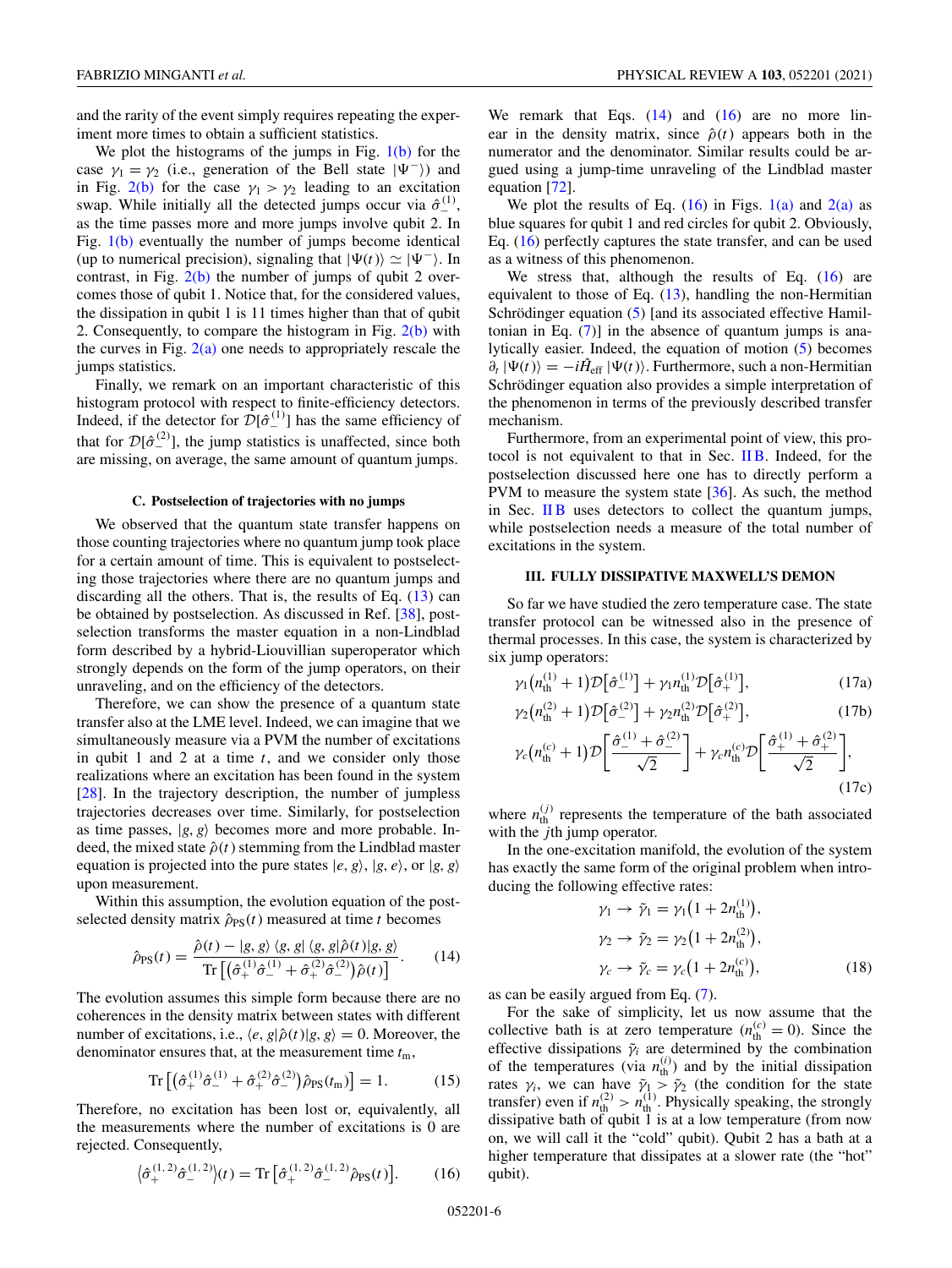We deduce that it is possible to witness a quantum state transfer from the cold qubit to the hot one, which then loses energy to the hot bath. The process is (i) the cold qubit absorbs one excitation from the cold bath, (ii) the state transfer induces the hot qubit to become excited as a consequence of jumps not happening, and (iii) the hot qubit dissipates in the hot bath. This is clearly a nonthermal process (which can only happen in an improbable chain of events). Such a set of events can be witnessed by a counting trajectory protocol if the system is correctly monitored (see Sec. [II A\)](#page-2-0).

On average, according to the second law of thermodynamics, what will happen is that the hot bath will transfer excitations to the cold bath and to the zero-temperature collective bath. Clearly, if the collective bath is not connected to the qubits, no transfer can happen, as discussed in Sec. [II A,](#page-2-0) and there is no heat flow.

One can now think of connecting the collective bath only when the cold qubit (i.e., qubit 1) is excited. Within such a configuration, and for sufficiently low coupling  $\gamma_2$ , the probability that also hot qubit (qubit 2) is excited is remarkably low. Thus, three main processes characterize the dynamics of this system: (i) the excitation is reemitted in the cold bath, (ii) the excitation is emitted in the zero-temperature collective bath, and (iii) the excitation is emitted in the hot bath. Only very improbable processes allow an excitation originating in the hot bath to be emitted in the cold or zero-temperature collective one.

Given the stochastic nature of the transfer, sometimes the system behaves like a regular thermal machine, transferring energy from the cold bath to the zero temperature (collective) bath. However, at other times, single-shot violations of the second-law of thermodynamics will take place, with a transfer of energy from the cold bath to the hot one. Nevertheless, there is (almost) never a transfer of heat from the hot bath to the colder baths. As such, this protocol allows two heat fluxes, a "standard" flux cooling the cold bath by heating the bath that was initially at zero temperature, and a flux which violates the second law of thermodynamics by cooling the cold bath and heating the hot bath.

If repeated enough times, the cold bath becomes colder while the hot bath is heating. Furthermore, connecting the qubits to the collective bath at the right time does not require energy, but only the knowledge that qubit 1 is excited. As such, one is producing a refrigerator by using information [\[41](#page-10-0)[,73–76\]](#page-11-0).

This is the definition of a Maxwell's demon [\[39\]](#page-10-0), a "thought" experiment to demonstrate that the second law is only a statistical principle valid on average and proving the equivalence between entropy and information. Notice that one continuously needs to measure the cold qubit in order to be assured that the cold qubit is actually excited, and therefore one is mapping the quantum state of the system into a classical information problem [\[39\]](#page-10-0). Equivalently, a projective measurement on the cold qubit is required, and the collective decay is turned on only if the measurement outcome is "excited." As soon as the cold qubit is excited, the measure is ended and the system evolves under the action of the effective Hamiltonian alone.

Thus, such a Maxwell's demon is purely dissipative in nature, and it is only the quantum back-action deriving



FIG. 3. As a function of time, the expecation value of  $\hat{\sigma}_{+}^{(1)}\hat{\sigma}_{-}^{(1)}$ (for qubit 1, blue curve, jumping to 1 at  $\gamma_1 t \simeq 0.1$ ) and  $\hat{\sigma}_+^{(2)} \hat{\sigma}_-^{(2)}$  (for qubit 2, red curve, slowly raising from zero for small  $\gamma_1 t$ ) for an ideal quantum state transfer in the presence of thermal processes,  $n_{\text{th}}^{(1)} = 0.05$ ,  $n_{\text{th}}^{(2)} = 0.1$ , and  $n_{\text{th}}^{(c)} = 0$ . Qubit 1 is at a low-temperature while qubit 2 has a bath at a higher temperature. The collective dissipation, i.e., the element which allows a state transfer, is only activated  $(\gamma_c \neq 0)$  once the cold qubit absorbs one excitation, inducing the hot qubit to become excited as a consequence of the dissipative state transfer. Parameters:  $\omega_1 = \omega_2 = 4.5\gamma_1$ ,  $\gamma_2 = \gamma_1/11$ , and when active  $\gamma_c = 5\gamma_1/11$  (i.e., when  $\gamma_c \neq 0$ , the rates are those in Fig. [2\)](#page-4-0).

from the fact that no quantum jump took place which transfers the excitation. From an algebraic point of view, the collective dissipation introduces a term of the form  $i\gamma_c/2(|e, g\rangle\langle g, e| + \text{H.c.})$  in the effective Hamiltonian. This term has exactly the form of an exchange operator between the two qubits, i.e., the term that would normally induce a coupling. However, differently from its unitary version, this Maxwell's demon does not exchange the excitation with certainty.

In the famous description of the demon opening and closing the door to let slow molecules escape from a hot room (cooling the colder one), the demon actively opens the door ensuring the passage of the particle. Here, instead, connecting the collective dissipation is like creating a door, but the finite efficiency of the state transfer means that the door is opened with a finite probability. This is the reflection of the dissipative and stochastic nature of this Maxwell's demon. Such an effect can never happen classically, since the state transfer is a purely quantum effect due to quantum superposition induced by a POVM.

Figure 3 shows the time evolution of a system with a working Maxwell's demon. Initially, the system evolves under the action of the hot and cold baths, but not of the collective dissipation (i.e.,  $\gamma_c = 0$ ). The cold qubit (qubit 1) is also continuously monitored to detect if an excitation is present. As soon as an excitation in the cold qubit is detected ( $\gamma_1 t \simeq$ 0.1), one stops monitoring the cold qubit and the collective dissipation is activated ( $\gamma_c \neq 0$ ). The quantum state transfer happens and the hot qubit (qubit 2) loses the excitation in the hot bath ( $\gamma_1 t \simeq 2$ ). After that,  $\gamma_c$  is set again to zero, so that if the hot qubit gains an excitation, it can never transfer it to the cold bath. The overall effect is that the hot bath can only gain energy.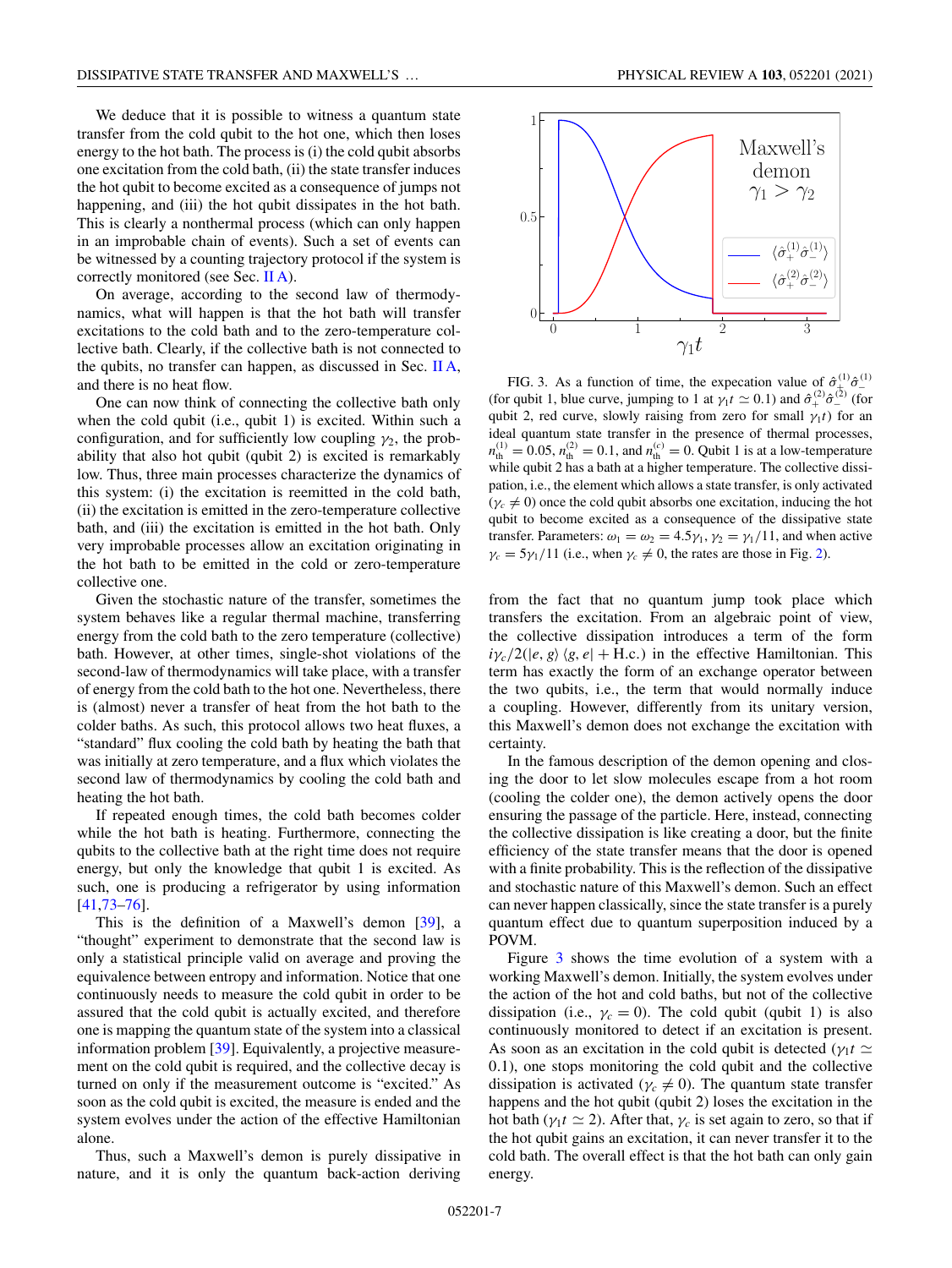## **IV. CONCLUSIONS**

<span id="page-7-0"></span>In this work we described a protocol to transfer excitations from one qubit to another one via purely dissipative non-Markovian processes. The two qubits are not interacting, but it is the presence of (both local and collective) dissipation and of the measurement back-action along a single quantum trajectory which allows the transfer to happen. The process is purely quantum since it relies on an update of the system wave function upon the continuous measurement performed by detectors. Furthermore, the transfer does not involve any coherent process and relies only on the presence of collective and local dissipations.

We derive analytical results using an effective Hamiltonian of the system describing a jumpless evolution upon a counting protocol. We discuss the possible ways to witness such a dissipative quantum state transfer by making a histogram (considering only local quantum jumps) and via postselection of the jumpless trajectories. In the presence of thermal processes, we demonstrate that one can create a fully dissipative Maxwell's demon by switching on and off the collective dissipation.

All the elements presented in this article can be engineered and realized with state-of-the art quantum optical setups, especially when considering circuit-QED platforms [\[77\]](#page-11-0), NV centers [\[71\]](#page-11-0), and Rydberg atoms [\[78\]](#page-11-0). The demonstration of the quantum state transfer and of the possibility to realize the fully dissipative Maxwell's demon are a POVM equivalent to the POV standard description of quantum teleportation and Maxwell's demon. As such, these are effects at the heart of quantum mechanics, based solely on the principles of generalized measures.

The analysis of this system demonstrates that certain behaviours, hidden by the average over many trajectories, acquire a clear and measurable physical meaning at the single trajectory level [\[67–69\]](#page-11-0). A future perspective is thus to use single trajectories to unveil hidden behaviours in more exotic systems, e.g., those characterized by ultrastrong light matter coupling (USC) regime [\[79\]](#page-11-0). Beyond the physical interest in investigating these systems, it can be difficult to experimentally observe the presence of phenomena triggered by the high-order light-matter processes typical of USC [\[80,81\]](#page-11-0). As demonstrated in this article, the statistics of quantum jumps for a properly initialized system can demonstrate the presence of exotic exchanges.

#### **ACKNOWLEDGMENTS**

We thank Ken Funo, Anton F. Kockum, and Vadim Vorobyov for critical reading and suggestions. F.N. is supported in part by NTT Research, Japan Science and Technology Agency (JST) (via the Q-LEAP program, Moonshot R&D Grant No. JPMJMS2061, and the CREST Grant No. JPMJCR1676), Japan Society for the Promotion of Science (JSPS) (via the KAKENHI Grant No. JP20H00134 and the JSPS-RFBR Grant No. JPJSBP120194828), Army Research Office (ARO) (Grant No. W911NF-18-1-0358), Asian Office of Aerospace Research and Development (AOARD) (via Grant No. FA2386-20-1-4069), and the Foundational Questions Institute Fund (FQXi) via Grant No. FQXi-IAF19-06.

F.M. and V.M. contributed equally to this work.

## **APPENDIX A: IDEAL COUNTING TRAJECTORY FOR TWO QUBITS INTERACTING WITH LOCAL AND COLLECTIVE ENVIRONMENT**

The evolution along a counting trajectory before a quantum jump takes place is dictated by its effective Hamiltonian in Eq.  $(7)$ . For our model [Eqs.  $(1)$  and  $(4)$ ], neglecting the renormalization terms proportional to the identity, it reads

$$
\hat{H}_{\text{eff}} = \frac{\omega_1 - i(\gamma_1 + \gamma_c)/2}{2} \hat{\sigma}_z^{(1)} + \frac{\omega_2 - i(\gamma_2 + \gamma_c)/2}{2} \hat{\sigma}_z^{(2)} \n- i\frac{\gamma_c}{2} \left(\hat{\sigma}_+^{(1)} \hat{\sigma}_-^{(2)} + \hat{\sigma}_+^{(2)} \hat{\sigma}_-^{(1)}\right).
$$
\n(A1)

Here,  $\hat{H}_{\text{eff}}$  commutes with the operator  $(\hat{\sigma}_z^{(1)} + \hat{\sigma}_z^{(2)})$ . Therefore, the dynamics in the space with one qubit excitation can be decoupled to that of the other excitation manifolds.

Thus, by projecting the time-evolution operator  $U(t) = \exp(-i\hat{H}_{\text{eff}}t)$  onto the two-dimensional subspace  $\{|g, e\rangle, |e, g\rangle\}$  we obtain

$$
\hat{U}(t) = \frac{\exp\left(-\Gamma t/4\right)}{\eta} \Biggl\{ \Biggl[ \eta \cosh\left(\frac{\eta t}{4}\right) - \left(\Delta \gamma + 2i\Delta \omega\right) \sinh\left(\frac{\eta t}{4}\right) \Biggr] |e, g\rangle \langle e, g| - \gamma_c \sinh\left(\frac{\eta t}{4}\right) (|g, e\rangle \langle e, g| + |e, g\rangle \langle g, e|)
$$

$$
+ \Biggl[ \eta \cosh\left(\frac{\eta t}{4}\right) + \left(\Delta \gamma + 2i\Delta \omega\right) \sinh\left(\frac{\eta t}{4}\right) \Biggr] |g, e\rangle \langle g, e| \Biggr\},\tag{A2}
$$

where  $\Gamma = \gamma_1 + \gamma_2 + \gamma_C$ ,  $\eta^2 = \gamma_C^2 + (\Delta \gamma + 2i\Delta \omega)^2$ ,  $\Delta \gamma =$  $\gamma_1 - \gamma_2$ , and  $\Delta \omega = \omega_1 - \omega_2$ .

By applying the time-evolution operator  $U(t)$  to a system initialized in the state  $|\psi(0)\rangle = |e, g\rangle$ , we have

$$
|\psi(t)\rangle = \frac{\exp(-\Gamma t/4)}{\eta} \Biggl\{ \Biggl[ \eta \cosh\left(\frac{\eta t}{4}\right) - (\Delta \gamma + 2i\Delta \omega) \sinh\left(\frac{\eta t}{4}\right) \Biggr] |e, g\rangle - \gamma_c \sinh\left(\frac{\eta t}{4}\right) |g, e\rangle \Biggr\}.
$$
 (A3)

From Eq.  $(A3)$  we can already see that, in order to have a complete excitation swap at  $t \to \infty$ , we would need  $\eta = \Delta \gamma$ . This, however, can be achieved only for  $\Delta \omega =$ 0 (which can be implemented without any problem) and  $\gamma_c \rightarrow 0$ . The second condition, however, is problematic because it makes the transfer divergently slow, and sooner or later a quantum jump will take place. In this regard, a tradeoff between the fidelity of the transfer with respect to  $|g, e\rangle$  and the amount of time required to do it is necessary.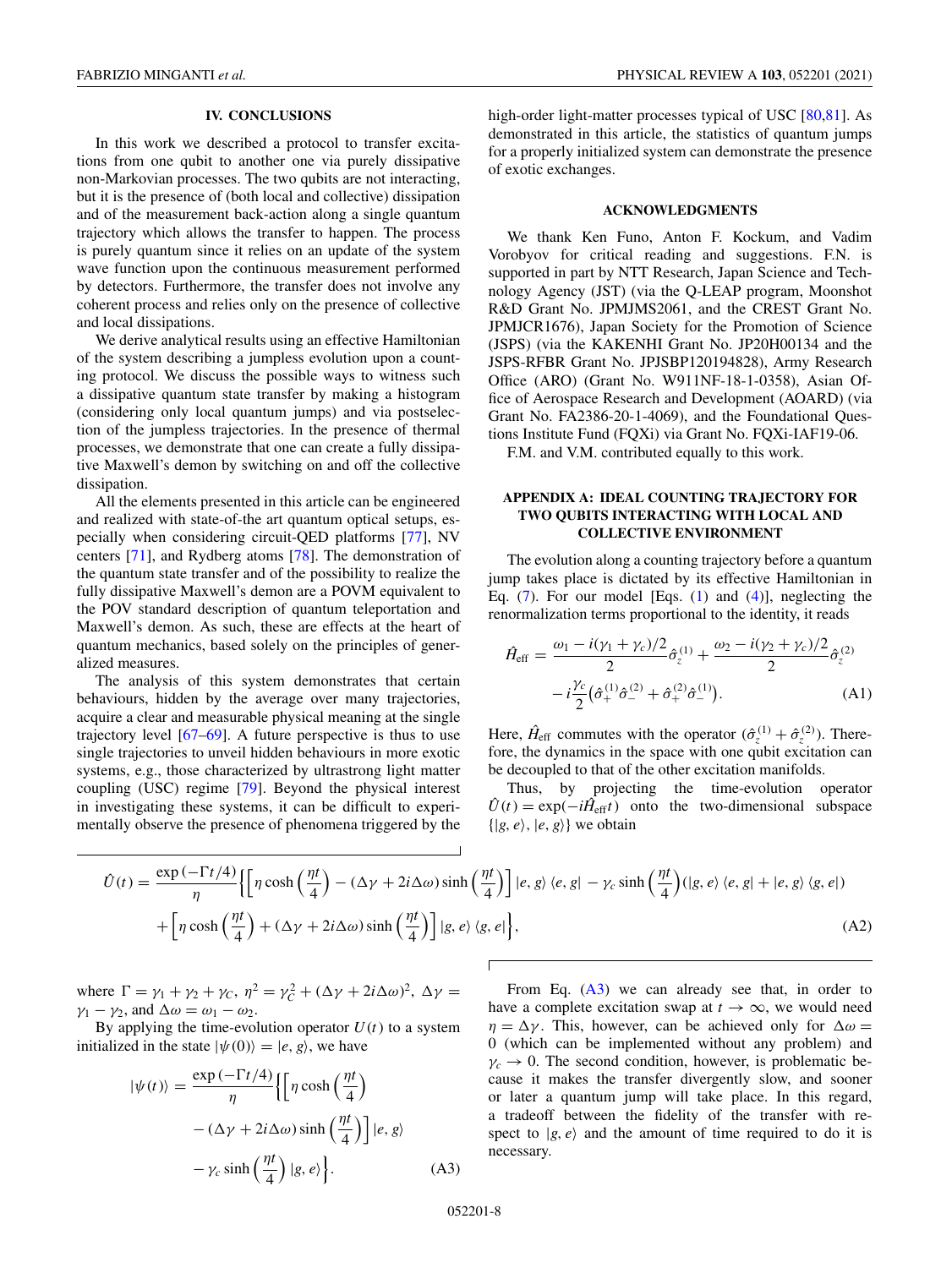<span id="page-8-0"></span>

FIG. 4. As a function of time, the expectation value of  $\hat{\sigma}_{+}^{(1)}\hat{\sigma}_{-}^{(1)}$ (for qubit 1, blue curve, starting from 1) and  $\hat{\sigma}_{+}^{(2)}\hat{\sigma}_{-}^{(2)}$  (for qubit 2, red curve, starting from 0) for an ideal homodyne trajectory ( $\beta \rightarrow$  $\infty$ , see Ref. [\[3\]](#page-9-0)). This time, the results of a single trajectory differ profoundly from those predicted in Eq. [\(13\)](#page-3-0) (the black dashed lines). The system is initialized in the state  $|e, g\rangle$ . Parameters are as in Fig. [2.](#page-4-0)

The dynamics in the 0- and 2-excitation manifolds is trivial, since no evolution (except from the renormalization) occurs according to  $\hat{H}_{\text{eff}}$ . Starting from a state  $|e, e\rangle$ , no evolution happens until a quantum jump takes place. Whatever jump takes place, the state evolves under the time-evolution operator  $\hat{U}(t)$ . If the jump is  $\hat{\sigma}_-^{(2)}$ , the evolution is the one presented in the main text, since  $|\Psi(t_{\text{jump}})\rangle = |e, g\rangle$ .

Finally, we stress the importance that the initial state is purely  $|e, g\rangle$  to observe the state transfer (when  $\gamma_1 > \gamma_2$ ). Indeed, if the initial wave function is  $|\Psi(0)\rangle = A |e, g\rangle +$  $B | g, g \rangle$ , the renormalization effect emerging from  $\hat{U}(t)$  will favor the state  $|g, g\rangle$ . In other words, the state transfer visibility will be attenuated since the ground state becomes more populated as time progresses.



FIG. 5. As a function of time, the average over 1000 counting trajectories in Eq. [\(5\)](#page-2-0) [i.e., approximately the result of the LME in Eq. [\(2\)](#page-1-0)] of the expectation value of  $\hat{\sigma}_{+}^{(1)}\hat{\sigma}_{-}^{(1)}$  (qubit 1, blue curve, starting from 1) and  $\hat{\sigma}_{+}^{(2)}\hat{\sigma}_{-}^{(2)}$  (qubit 2, red curve, starting from 0). The black dashed lines represent the analytical results of Eq. [\(13\)](#page-3-0), which not applicable in this case. Parameters are as in Fig. [2.](#page-4-0)

## **APPENDIX B: HOMODYNE TRAJECTORIES AND AVERAGING OVER MANY TRAJECTORIES**

To appreciate the importance of the counting protocol to reach high visibility for the transfer, let us now consider a single homodyne trajectory [\[3\]](#page-9-0). In this case, a reference laser field of intensity  $\beta$  is mixed with the output field of each qubit. Consequently, the jump operators become  $\hat{J}_\mu(\beta) = \hat{J}_\mu + \beta$ , while the effective Hamiltonian, neglecting again the renormalization terms, reads

$$
\hat{H}_{\rm eff}(\beta) = \hat{H}_{\rm eff} - i\beta \sum_{\mu} \gamma_{\mu} (\hat{J}_{\mu} - \hat{J}_{\mu}^{\dagger}).
$$
 (B1)

In the ideal homodyne trajectory limit  $\beta \to \infty$ , the detector continuously reads a signal. The effect of the measurement on the system, however, is minimal, since each quantum jump is largely due to the presence of a local oscillator. Therefore, a state transfer cannot take place, since a measurement always occurs and the measurement back-action does not destroy anymore the state  $|\Psi^+\rangle$ .

An example of the resulting diffusive trajectory is plotted in Fig. 4. We clearly see that a high-intensity local oscillator is sufficient to destroy the wanted transfer. Simulating many homodyne trajectories yields always a similar result, and no state transfer can be witnessed in a single trajectory.

Furthermore, we show that the state transfer is a single trajectory effect, which is destroyed by averaging over several trajectories. Equivalently, the LME approach (which, by its own nature, assumes an average over infinitely many quantum trajectories) does not show the state transfer. This is shown in Fig. 5.

In other words, if the system evolution is not the one described by Eq. [\(5\)](#page-2-0), the state transfer can be seen only via postselection, as detailed in Sec. [II C.](#page-5-0)

#### **APPENDIX C: WEAK QUBIT-QUBIT COUPLING**

The shown effect of state transfer relies on the presence of a collective dissipation. However, experimental implementation may have nonzero Hamiltonian coupling between the two qubits. For weak enough qubit-qubit coupling (interaction), the state transfer is still fairly visible and occurs with the same characteristics. To demonstrate this fact, let us consider a coupling of intensity *g*, such that

$$
\hat{H} = \frac{\omega_1}{2} \hat{\sigma}_z^{(1)} + \frac{\omega_2}{2} \hat{\sigma}_z^{(2)} + g(\hat{\sigma}_+^{(1)} \hat{\sigma}_-^{(2)} + \hat{\sigma}_+^{(2)} \hat{\sigma}_-^{(1)}).
$$
 (C1)

In Fig. [6](#page-9-0) we show the results for increasing *g*. For very small *g* [Fig. [6\(a\)\]](#page-9-0) there is almost no difference with respect to the uncoupled dynamics (black dashed curves). Interestingly, for sizable values of  $g$ , shown in Fig.  $6(b)$ , the process is still very similar to the one in the main text. Finally, in Fig.  $6(c)$ we show  $g = \gamma_c/2$ , i.e., coupling comparable to the collective dissipation. In this case, we can clearly see a difference with respect to the original plot. Nevertheless, the transfer is still taking place, although with a diminished probability and with a small initial oscillation.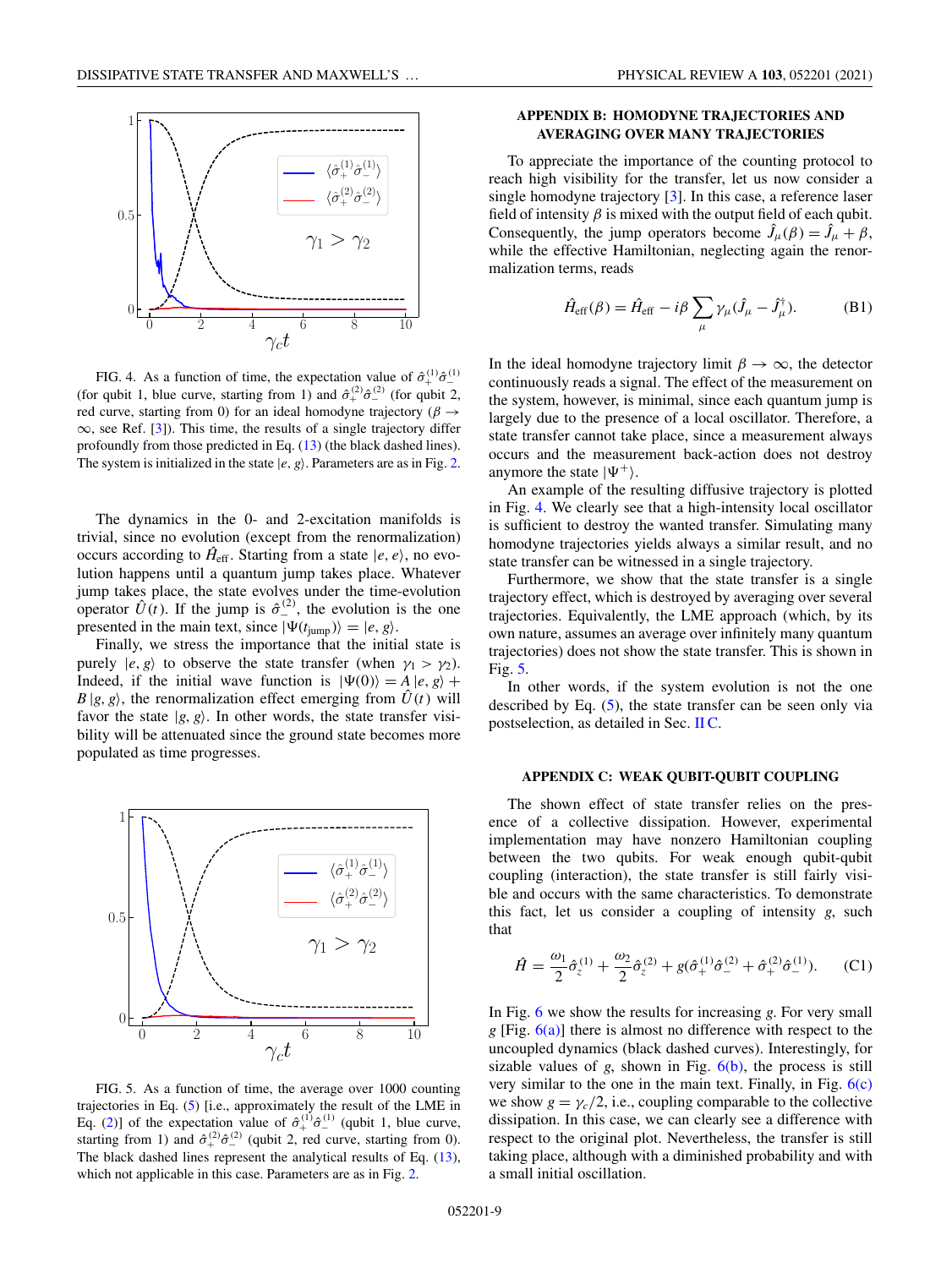<span id="page-9-0"></span>

FIG. 6. As a function of time, the expectation value of  $\hat{\sigma}_+^{(1)}\hat{\sigma}_-^{(1)}$  (qubit 1, blue curve, starting from 1) and  $\hat{\sigma}_+^{(2)}\hat{\sigma}_-^{(2)}$  (qubit 2, red curve, starting from 0) for an ideal counting quantum trajectory in the presence of collective dissipation and unbalanced local dissipation for the Hamiltonian in Eq. [\(C1\)](#page-8-0) for coupling: (a)  $g = 0.01\gamma_c$ , (b)  $g = 0.1\gamma_c$ , and (c)  $g = 0.5\gamma_c$ . This picture corresponds to Fig. [2\(a\),](#page-4-0) but in the presence of qubit-qubit interactions. The black dashed lines represent the analytical results of Eq. [\(13\)](#page-3-0) of the main text, and allows one to gauge the difference in the presence of nonzero *g*. Parameters:  $\omega_1 = \omega_2 = 10\gamma_c$ ,  $\gamma_1/\gamma_c = 2.2$ , and  $\gamma_2/\gamma_c = 0.2$ . The system is always initialized in the state  $|e, g\rangle$ .

- [1] H. Breuer and F. Petruccione, *The Theory of Open Quantum Systems* (Oxford University Press, Oxford, 2007).
- [2] A. Settineri, V. Macrí, A. Ridolfo, O. Di Stefano, A. F. Kockum, F. Nori, and S. Savasta, Dissipation and thermal noise in hybrid [quantum systems in the ultrastrong-coupling regime,](https://doi.org/10.1103/PhysRevA.98.053834) Phys. Rev. A **98**, 053834 (2018).
- [3] H. Wiseman and G. Milburn, *Quantum Measurement and Control* (Cambridge University Press, Cambridge, 2010).
- [4] C. Gardiner and P. Zoller, *Quantum Noise: A Handbook of Markovian and Non-Markovian Quantum Stochastic Methods with Applications to Quantum Optics* (Springer, Berlin, 2004).
- [5] A. Peres, *Quantum Theory: Concepts and Methods* (Springer, Berlin, 1993).
- [6] H. J. Carmichael, Quantum Trajectory Theory for Cascaded Open Systems, [Phys. Rev. Lett.](https://doi.org/10.1103/PhysRevLett.70.2273) **70**, 2273 (1993).
- [7] J. Dalibard, Y. Castin, and K. Mølmer, Wave-Function Ap[proach to Dissipative Processes in Quantum Optics,](https://doi.org/10.1103/PhysRevLett.68.580) Phys. Rev. Lett. **68**, 580 (1992).
- [8] K. Mølmer, Y. Castin, and J. Dalibard, Monte Carlo wave[function method in quantum optics,](https://doi.org/10.1364/JOSAB.10.000524) J. Opt. Soc. Am. B **10**, 524 (1993).
- [9] A. J. Daley, Quantum trajectories and open many-body quantum systems, Adv. Phys. **63**[, 77 \(2014\).](https://doi.org/10.1080/00018732.2014.933502)
- [10] M. B. Plenio and P. L. Knight, The quantum-jump approach to [dissipative dynamics in quantum optics,](https://doi.org/10.1103/RevModPhys.70.101) Rev. Mod. Phys. **70**, 101 (1998).
- [11] S. Haroche and J. M. Raimond, *Exploring the Quantum: Atoms, Cavities, and Photons* (Oxford University Press, Oxford, 2006).
- [12] N. Gisin and I. C. Percival, The quantum-state diffusion model applied to open systems, J. Phys. A **25**[, 5677 \(1992\).](https://doi.org/10.1088/0305-4470/25/21/023)
- [13] N. Gisin and I. C. Percival, Quantum state diffusion, local[ization and quantum dispersion entropy,](https://doi.org/10.1088/0305-4470/26/9/018) J. Phys. A **26**, 2233 (1993).
- [14] N. Gisin and I. C. Percival, The quantum state diffusion picture of physical processes, J. Phys. A **26**[, 2245 \(1993\).](https://doi.org/10.1088/0305-4470/26/9/019)
- [15] I. Percival, *Quantum State Diffusion* (Cambridge University Press, Cambridge, 2002).
- [16] W. H. Zurek, Decoherence, einselection, and the quantum origins of the classical, [Rev. Mod. Phys.](https://doi.org/10.1103/RevModPhys.75.715) **75**, 715 (2003).
- [17] J. Jing, X. Zhao, J. Q. You, W. T. Strunz, and T. Yu, Many-body [quantum trajectories of non-Markovian open systems,](https://doi.org/10.1103/PhysRevA.88.052122) Phys. Rev. A **88**, 052122 (2013).
- [18] B. Corn, J. Jing, and T. Yu, Dense quantum communication using single- and two-particle operations on six-particle cluster state, [Quantum Inf. Comput.](https://doi.org/10.26421/QIC16.5-6-5) **16**, 483 (2016).
- [19] M. B. Plenio, S. F. Huelga, A. Beige, and P. L. Knight, Cavity[loss-induced generation of entangled atoms,](https://doi.org/10.1103/PhysRevA.59.2468) Phys. Rev. A **59**, 2468 (1999).
- [20] J. Li, K. Chalapat, and G. S. Paraoanu, Entanglement of superconducting qubits via microwave fields: Classical and quantum regimes, Phys. Rev. B **78**[, 064503 \(2008\).](https://doi.org/10.1103/PhysRevB.78.064503)
- [21] S. Maniscalco, F. Francica, R. L. Zaffino, N. Lo Gullo, and F. Plastina, Protecting Entanglement via the Quantum Zeno Effect, Phys. Rev. Lett. **100**[, 090503 \(2008\).](https://doi.org/10.1103/PhysRevLett.100.090503)
- [22] J. Li, K. Chalapat, and G. S. Paraoanu, Measurement-induced [entanglement of two superconducting qubits,](https://doi.org/10.1088/1742-6596/150/2/022051) J. Phys.: Conf. Ser. **150**, 022051 (2009).
- [23] J. Ma, Z. Sun, X. Wang, and F. Nori, Entanglement dynamics of two qubits in a common bath, Phys. Rev. A **85**[, 062323 \(2012\).](https://doi.org/10.1103/PhysRevA.85.062323)
- [24] F. Francica, S. Maniscalco, J. Piilo, F. Plastina, and K.-A. Suominen, Off-resonant entanglement generation in a lossy cavity, Phys. Rev. A **79**[, 032310 \(2009\).](https://doi.org/10.1103/PhysRevA.79.032310)
- [25] L. Mazzola, S. Maniscalco, J. Piilo, K.-A. Suominen, and B. M. Garraway, Sudden death and sudden birth of entanglement in common structured reservoirs, Phys. Rev. A **79**[, 042302 \(2009\).](https://doi.org/10.1103/PhysRevA.79.042302)
- [26] J. Jing, R. Li, J. Q. You, and T. Yu, Nonperturbative stochastic [dynamics driven by strongly correlated colored noise,](https://doi.org/10.1103/PhysRevA.91.022109) Phys. Rev. A **91**, 022109 (2015).
- [27] F. Reiter, D. Reeb, and A. S. Sørensen, Scalable Dissipative [Preparation of Many-Body Entanglement,](https://doi.org/10.1103/PhysRevLett.117.040501) Phys. Rev. Lett. **117**, 040501 (2016).
- [28] N. Roch, M. E. Schwartz, F. Motzoi, C. Macklin, R. Vijay, A. W. Eddins, A. N. Korotkov, K. B. Whaley, M. Sarovar, and I. Siddiqi, Observation of Measurement-Induced Entanglement and Quantum Trajectories of Remote Superconducting Qubits, Phys. Rev. Lett. **112**[, 170501 \(2014\).](https://doi.org/10.1103/PhysRevLett.112.170501)
- [29] F. Galve, R. Zambrini, and S. Maniscalco, Non-Markovianity hinders quantum Darwinism, Sci. Rep. **6**[, 19607 \(2016\).](https://doi.org/10.1038/srep19607)
- [30] D. A. Lidar, Lecture notes on the theory of open quantum systems, [arXiv:1902.00967.](http://arxiv.org/abs/arXiv:1902.00967)
- [31] N. Shammah, S. Ahmed, N. Lambert, S. De Liberato, and F. Nori, Open quantum systems with local and collective incoherent processes: Efficient numerical simulations using permutational invariance, Phys. Rev. A **98**[, 063815 \(2018\).](https://doi.org/10.1103/PhysRevA.98.063815)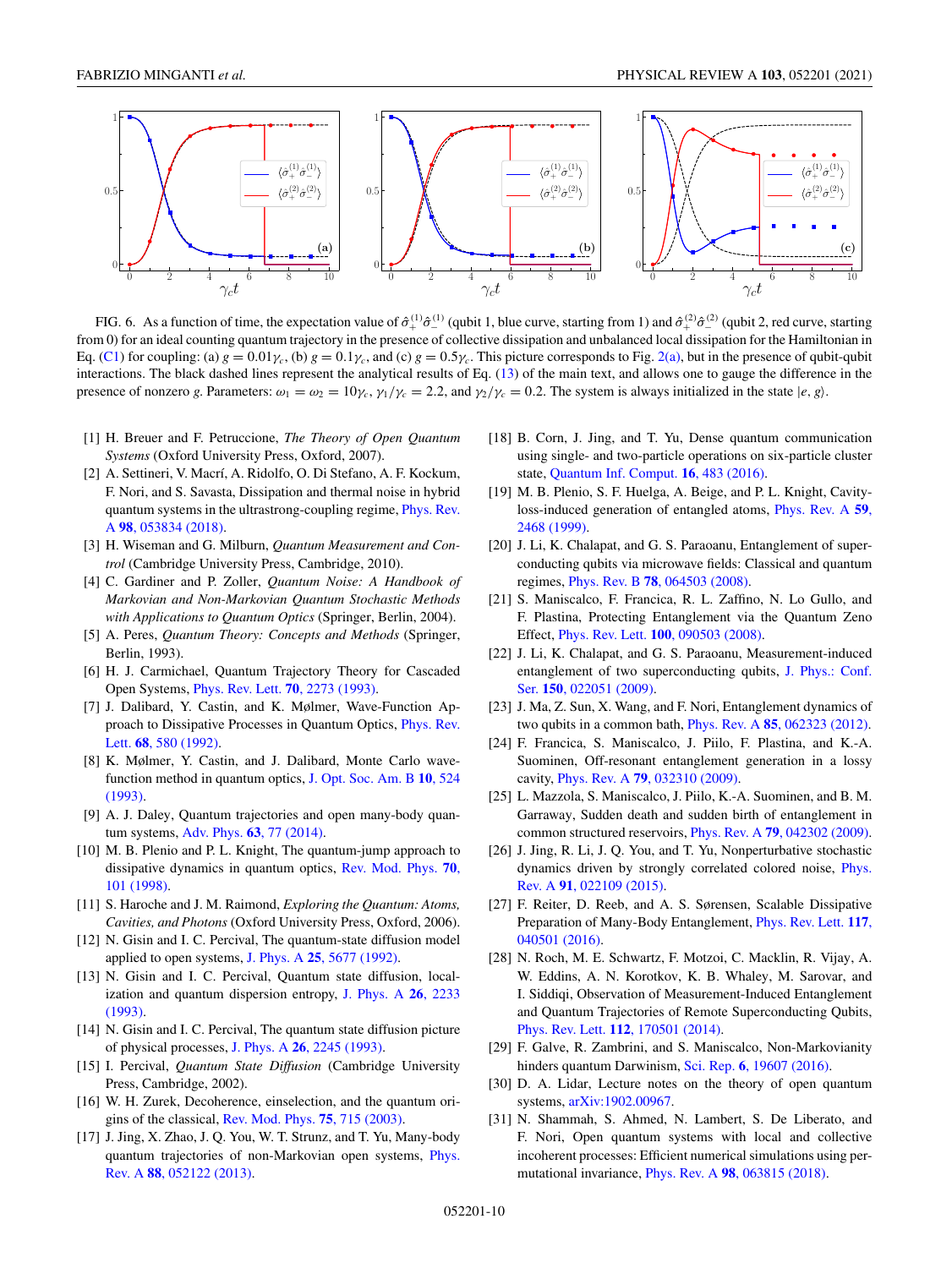- <span id="page-10-0"></span>[32] R. H. Dicke, Coherence in spontaneous radiation processes, Phys. Rev. **93**[, 99 \(1954\).](https://doi.org/10.1103/PhysRev.93.99)
- [33] A. F. Kockum, G. Johansson, and F. Nori, Decoherence-Free Interaction between Giant Atoms in Waveguide Quantum Electrodynamics, Phys. Rev. Lett. **120**[, 140404 \(2018\).](https://doi.org/10.1103/PhysRevLett.120.140404)
- [34] B. Kannan, M. J. Ruckriegel, D. L. Campbell, A. Frisk Kockum, J. Braumüller, D. K. Kim, M. Kjaergaard, P. Krantz, A. Melville, B. M. Niedzielski, A. Vepsäläinen, R. Winik, J. L. Yoder, F. Nori, T. P. Orlando, S. Gustavsson, and W. D. Oliver, Waveguide quantum electrodynamics with super[conducting artificial giant atoms,](https://doi.org/10.1038/s41586-020-2529-9) Nature (London) **583**, 775 (2020).
- [35] [T. A. Brun, A simple model of quantum trajectories,](https://doi.org/10.1119/1.1475328) Am. J. Phys. **70**, 719 (2002).
- [36] A. G. Kofman, S. Ashhab, and F. Nori, Nonperturbative theory [of weak pre-and post-selected measurements,](https://doi.org/10.1016/j.physrep.2012.07.001) Phys. Rep. **520**, 43 (2012).
- [37] M. Naghiloo, M. Abbasi, Y. N. Joglekar, and K. W. Murch, Quantum state tomography across the exceptional point in a single dissipative qubit, Nat. Phys. **15**[, 1232 \(2019\).](https://doi.org/10.1038/s41567-019-0652-z)
- [38] F. Minganti, A. Miranowicz, R. W. Chhajlany, I. I. Arkhipov, and F. Nori, Hybrid-Liouvillian formalism connecting exceptional points of non-Hermitian Hamiltonians and Liouvillians [via postselection of quantum trajectories,](https://doi.org/10.1103/PhysRevA.101.062112) Phys. Rev. A **101**, 062112 (2020).
- [39] K. Maruyama, F. Nori, and V. Vedral, Colloquium: The physics [of Maxwell's demon and information,](https://doi.org/10.1103/RevModPhys.81.1) Rev. Mod. Phys. **81**, 1 (2009).
- [40] H. S. Leff and A. F. Rex, *Maxwell's Demon: Entropy, Information, Computing* (Princeton University Press, Princeton, 2014).
- [41] B.-L. Najera-Santos, P. A. Camati, V. Métillon, M. Brune, J.-M. Raimond, A. Auffèves, and I. Dotsenko, Autonomous [Maxwell's demon in a cavity QED system,](https://doi.org/10.1103/PhysRevResearch.2.032025) Phys. Rev. Res. **2**, 032025 (2020).
- [42] V. Macrì, F. Nori, S. Savasta, and D. Zueco, Spin squeezing by one-photon–two-atom excitation processes in atomic ensembles, Phys. Rev. A **101**[, 053818 \(2020\).](https://doi.org/10.1103/PhysRevA.101.053818)
- [43] M. Mamaev, L. C. G. Govia, and A. A. Clerk, Dissipative stabilization of entangled cat states using a driven Bose-Hubbard dimer, Quantum **2**[, 58 \(2018\).](https://doi.org/10.22331/q-2018-03-27-58)
- [44] X. Gu, A. F. Kockum, A. Miranowicz, Y.-X. Liu, and F. Nori, Microwave photonics with superconducting quantum circuits, [Phys. Rep.](https://doi.org/10.1016/j.physrep.2017.10.002) **718-719**, 1 (2017).
- [45] [I. Carusotto and C. Ciuti, Quantum fluids of light,](https://doi.org/10.1103/RevModPhys.85.299) Rev. Mod. Phys. **85**, 299 (2013).
- [46] I. Carusotto and C. Ciuti, Spontaneous microcavity-polariton coherence across the parametric threshold: Quantum Monte Carlo studies, Phys. Rev. B **72**[, 125335 \(2005\).](https://doi.org/10.1103/PhysRevB.72.125335)
- [47] K. M. Birnbaum, A. Boca, R. Miller, A. D. Boozer, T. E. Northup, and H. J. Kimble, Photon blockade in an opti[cal cavity with one trapped atom,](https://doi.org/10.1038/nature03804) Nature (London) **436**, 87 (2005).
- [48] A. Delteil, T. Fink, A. Schade, S. Höfling, C. Schneider, and A. Imamoğlu, Towards polariton blockade of confined excitonpolaritons, Nat. Mater. **18**[, 219 \(2019\).](https://doi.org/10.1038/s41563-019-0282-y)
- [49] C. Lang, D. Bozyigit, C. Eichler, L. Steffen, J. M. Fink, A. A. Abdumalikov, M. Baur, S. Filipp, M. P. da Silva, A. Blais, and A. Wallraff, Observation of Resonant Photon Blockade at Microwave Frequencies Using Correlation Function Measurements, Phys. Rev. Lett. **106**[, 243601 \(2011\).](https://doi.org/10.1103/PhysRevLett.106.243601)
- [50] W. Nagourney, J. Sandberg, and H. Dehmelt, Shelved Optical [Electron Amplifier: Observation of Quantum Jumps,](https://doi.org/10.1103/PhysRevLett.56.2797) Phys. Rev. Lett. **56**, 2797 (1986).
- [51] T. Sauter, W. Neuhauser, R. Blatt, and P. E. Toschek, Observation of Quantum Jumps, [Phys. Rev. Lett.](https://doi.org/10.1103/PhysRevLett.57.1696) **57**, 1696 (1986).
- [52] J. C. Bergquist, R. G. Hulet, W. M. Itano, and D. J. Wineland, [Observation of Quantum Jumps in a Single Atom,](https://doi.org/10.1103/PhysRevLett.57.1699) Phys. Rev. Lett. **57**, 1699 (1986).
- [53] S. Peil and G. Gabrielse, Observing the Quantum Limit of an Electron Cyclotron: QND Measurements of Quantum Jumps between Fock States, [Phys. Rev. Lett.](https://doi.org/10.1103/PhysRevLett.83.1287) **83**, 1287 (1999).
- [54] T. Basché, S. Kummer, and C. Bräuchle, Direct spectroscopic [observation of quantum jumps of a single molecule,](https://doi.org/10.1038/373132a0) Nature (London) **373**, 132 (1995).
- [55] S. Gleyzes, S. Kuhr, C. Guerlin, J. Bernu, S. Deléglise, U. Busk Hoff, M. Brune, J.-M. Raimond, and S. Haroche, Quantum jumps of light recording the birth and death of a photon in a cavity, [Nature \(London\)](https://doi.org/10.1038/nature05589) **446**, 297 (2007).
- [56] C. Guerlin, J. Bernu, S. Deléglise, C. Sayrin, S. Gleyzes, S. Kuhr, M. Brune, J.-M. Raimond, and S. Haroche, Progressive field-state collapse and quantum non-demolition photon counting, [Nature \(London\)](https://doi.org/10.1038/nature06057) **448**, 889 (2007).
- [57] S. Deléglise, I. Dotsenko, C. Sayrin, J. Bernu, M. Brune, J.- M. Raimond, and S. Haroche, Reconstruction of non-classical [cavity field states with snapshots of their decoherence,](https://doi.org/10.1038/nature07288) Nature (London) **455**, 510 (2008).
- [58] C. Sayrin, I. Dotsenko, X. Zhou, B. Peaudecerf, T. Rybarczyk, S. Gleyzes, P. Rouchon, M. Mirrahimi, H. Amini, M. Brune, J.-M. Raimond, and S. Haroche, Real-time quantum feedback [prepares and stabilizes photon number states,](https://doi.org/10.1038/nature10376) Nature (London) **477**, 73 (2011).
- [59] F. Jelezko, I. Popa, A. Gruber, C. Tietz, J. Wrachtrup, A. Nizovtsev, and S. Kilin, Single spin states in a defect center [resolved by optical spectroscopy,](https://doi.org/10.1063/1.1507838) Appl. Phys. Lett. **81**, 2160 (2002).
- [60] P. Neumann, J. Beck, M. Steiner, F. Rempp, H. Fedder, P. R. Hemmer, J. Wrachtrup, and F. Jelezko, Single-shot readout of a single nuclear spin, Science **329**[, 542 \(2010\).](https://doi.org/10.1126/science.1189075)
- [61] L. Robledo, L. Childress, H. Bernien, B. Hensen, P. F. A. Alkemade, and R. Hanson, High-fidelity projective read-out of [a solid-state spin quantum register,](https://doi.org/10.1038/nature10401) Nature (London) **477**, 574 (2011).
- [62] R. Vijay, D. H. Slichter, and I. Siddiqi, Observation of Quantum [Jumps in a Superconducting Artificial Atom,](https://doi.org/10.1103/PhysRevLett.106.110502) Phys. Rev. Lett. **106**, 110502 (2011).
- [63] M. Hatridge, S. Shankar, M. Mirrahimi, F. Schackert, K. Geerlings, T. Brecht, K. M. Sliwa, B. Abdo, L. Frunzio, S. M. Girvin, R. J. Schoelkopf, and M. H. Devoret, Quantum back[action of an individual variable-strength measurement,](https://doi.org/10.1126/science.1226897) Science **339**, 178 (2013).
- [64] L. Sun, A. Petrenko, Z. Leghtas, B. Vlastakis, G. Kirchmair, K. M. Sliwa, A. Narla, M. Hatridge, S. Shankar, J. Blumoff, L. Frunzio, M. Mirrahimi, M. H. Devoret, and R. J. Schoelkopf, Tracking photon jumps with repeated quantum non-demolition parity measurements, [Nature \(London\)](https://doi.org/10.1038/nature13436) **511**, 444 (2014).
- [65] N. Ofek, A. Petrenko, R. Heeres, P. Reinhold, Z. Leghtas, B. Vlastakis, Y. Liu, L. Frunzio, S. M. Girvin, L. Jiang, M. Mirrahimi, M. H. Devoret, and R. J. Schoelkopf, Extending the lifetime of a quantum bit with error correction in superconducting circuits, [Nature \(London\)](https://doi.org/10.1038/nature18949) **536**, 441 (2016).